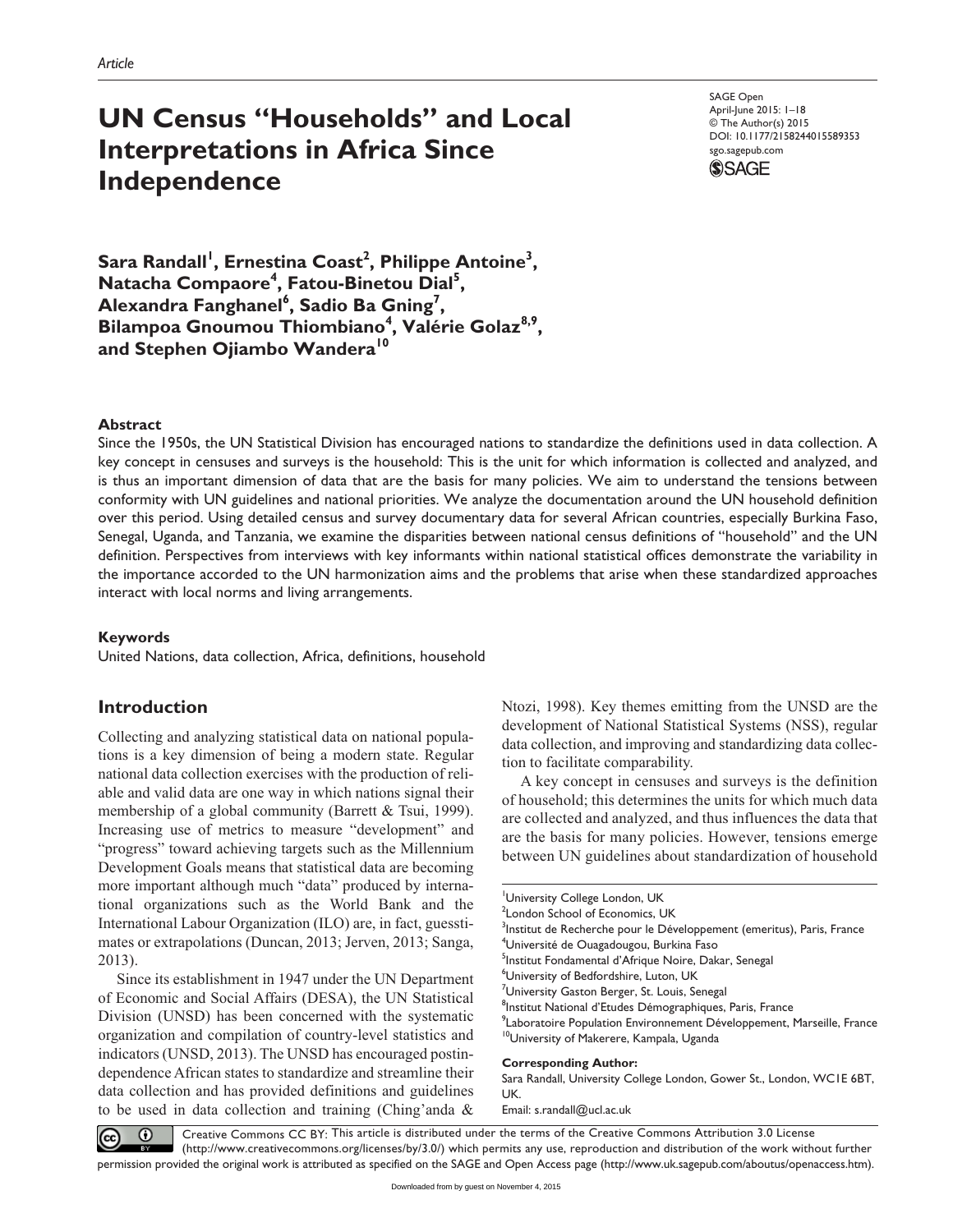definitions and local residence patterns and social organization; these are manifested through different national emphases, such as the reduction of the UN phrase "joint provision of food and other essentials" to eating together out of the same cooking pot, or the addition of being subject to the authority of a single household head.

This article has three aims: (a) to establish the extent to which the UN guidelines influence national data collection and how this has changed over time, (b) to identify key dimensions of the UN household and how these are interpreted and implemented by nation states, and (c) to reflect on national motivations for (non)compliance with UN guidelines. Throughout the article, we consider the role of comparability in the evolution of definitions.

### **Method**

Two research methods and data sources inform this work. We review UN and national documentation on definitions and concepts along with survey and census enumerators' manuals in diverse African countries. We then focus on the definition of the household and the collection and management of household-level data in analyzing the relationship between UN guidelines over the past 50 years and actual practice in two Anglophone (Tanzania and Uganda) and two Francophone (Senegal and Burkina Faso) African countries. Further insight is provided by in-depth interviews in the same countries with individuals in different positions within the hierarchy of National Statistical Offices from retired and contemporary senior personnel to census and survey enumerators (for more detail, see [www.house](www.householdsurvey.info)[holdsurvey.info\)](www.householdsurvey.info).

### **UN Influence on Data Production**

Most census and many household survey reports acknowledge technical advice and help provided by outside agencies (e.g., United Nations Population Fund [UNFPA], U.S. Bureau of Census, United Nations Economic Commission for Africa [UNECA]), although it is rarely made explicit how these relationships work in terms of decisions about definitions and their operationalization. References in census documentation indicate the importance of conforming to UN principles and this is a clearly articulated dimension of national modernity.

The Tanzanian 1967 census report stated,

The census was conducted according to modern scientific principles as summarized in recent recommendations by the United Nations and its Economic Commission for Africa. (United Republic of Tanzania, 1969, p. viii)

The introduction to the 1975 Burkinabe (Upper Volta) census report states,

Undertaken within the framework of the African Census Programme, [the census] fulfils the principal requirements of the United Nations Statistical Commission (p. 5) . . . it forms an important step towards the development of a modern system of data collection (p. 6). (République de Haute-Volta, 1978, pp. 5-6, our translation)

After a detailed history of colonial censuses, the introduction to the 1960 Ghana census report emphasizes,

The 1960 Population census of Ghana is a modern census carried out according to the principles and recommendations laid down by the United Nations. (Republic of Ghana, 1962, p. xi)

The Ghanaian administrative report reporting on the 1960 census states,

The concepts and classifications used in the Census were largely based on international recommendations. Adaptations were made to suit local conditions. (Republic of Ghana, 1964a, p. 112)

Frequent references to the United Nations in Ghana's documentation as far back as 1960 demonstrate the strong awareness of the UN principles and definitions as these guided the evolution of census data collection. But, because of problems in making these definitions workable locally, there are many adaptations. The Ghanaian census bureau's move from collecting data for occupants of "houses" in 1960 and 1970 to "households" in 1984 is evidence of the influence of the international agenda and its concepts.

In general, Anglophone African censuses conducted late in the colonial era and early in independence, although dependent on outside funding and advice, were grounded in detailed knowledge about local conditions and social organization. The guiding principle was to get the most accurate census count (avoiding omissions and double counting through a de facto<sup>1</sup> approach) and using local vocabulary to define enumeration units. The census was primarily presented as a national affair and part of postindependence nation-state building.

Despite increasing impetus toward harmonized global guidelines and frameworks for statistics (International definition and measurement of standards and levels of living [UN, 1954b], Framework for Social and Demographic Statistics [UNSD, 1975]), it was not until the 1980s and 1990s, when the Human Development Index was first produced, that data produced by censuses and surveys really became international goods: This may have generated greater pressure for individual countries to conform in terms of concepts and definitions. Other non-UN international surveys, such as the World Fertility Survey (late 1970s) had focused attention on the comparative power of harmonized data. Recently the demand for social statistics and indicators has grown significantly (see UNGA, 2014), in part due to the need to monitor progress toward goals agreed at international summits (e.g.,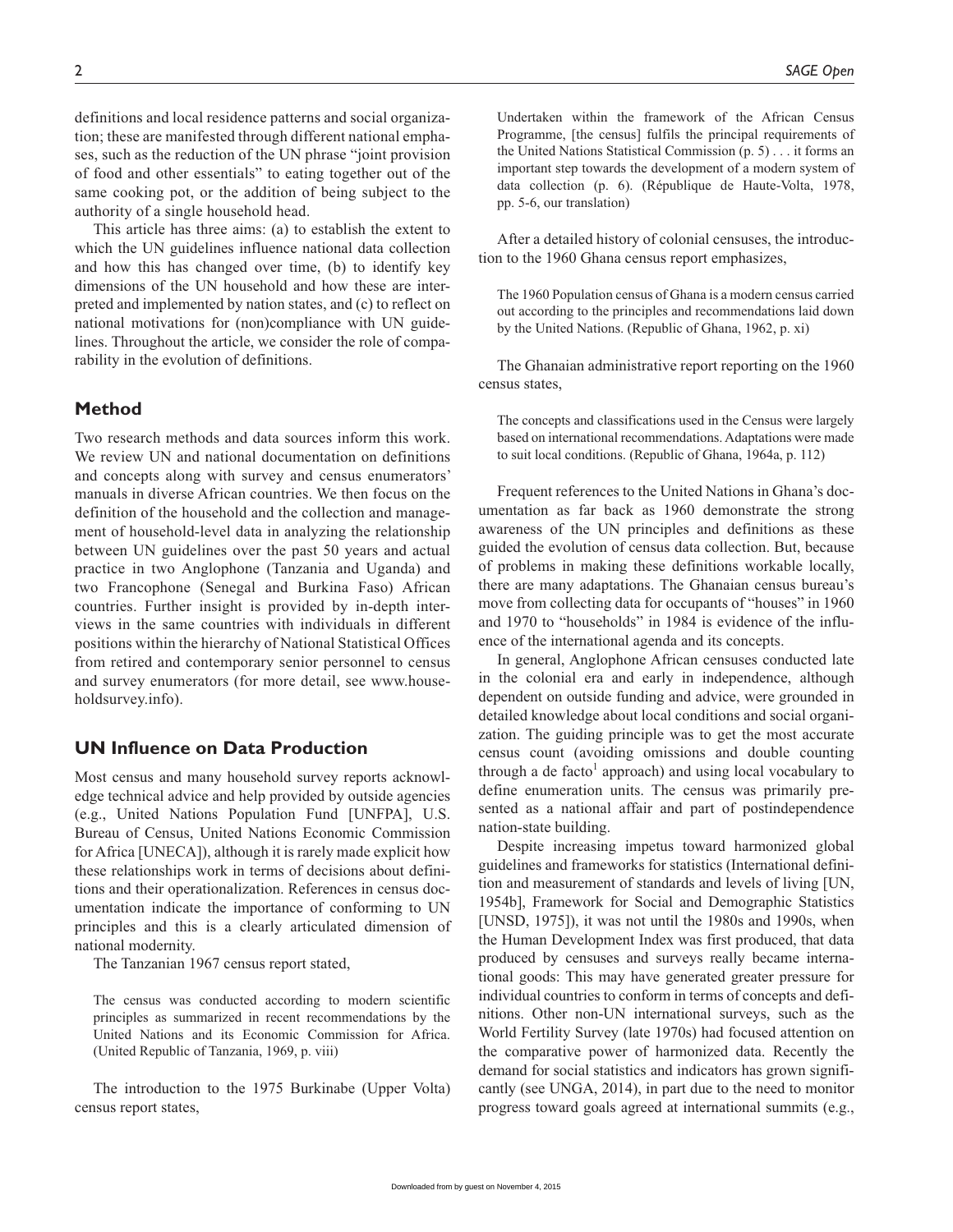1990 World Summit for Children, 1994 International Conference on Population & Development, 1995 World Summit for Social Development, 1995 World Conference on Women, Millennium Development Goals). Because household surveys and censuses are central to the production of data, much UNSD work has focused on the production of methodological guidelines (DESA, 2005, 2008a, 2008b).

# **Comparability**

The 1954 UN Handbook of Population Census Methods highlights the key role of comparability:

For the purposes of international comparability it is desirable that a de facto enumeration be made; that is, a count of all the persons present in the country at the time of enumeration. Any data on a de jure basis which may be desired should be obtained in addition to the de facto data. (UN, 1954a, p. 37)

Most Anglophone censuses followed this de facto approach and some census instructions emphasized the importance of the de facto enumeration over other concerns as highlighted in the Ugandan enumerator's manual for 1969.

A household is defined as a group of persons who normally live and eat together. This is a very loose definition and there may be many cases when you are in doubt as to whether people should be included in the same household or shown as belonging to separate households. It is not possible in these instructions to cover all such cases in detail, and your decision in such cases should be determined by common sense and convenience in the enumeration. It is not a matter of great importance whether or not such persons are included in one household or shown belonging to separate households. *The important thing is that every person should be enumerated*. (Republic of Uganda, 1974, p. 87, emphasis added)

"Comparability" is a dominant theme throughout UN documentation, and it tends to take precedence over other considerations such as local applicability of concepts. In terms of the ways in which these influences affected practices in National Statistical Offices, the emphasis from the United Nations is clear that they should

co-operate in the design of standard and uniform procedures for sample surveys to obtain better indicators of levels of living. (United Nations, 1954, cited in United Nations, 1964, p. 2)

and from the same report:

Discussion of the value of household inquiries, especially in developing areas, was carried a step further by the Working Group of Experts on Family Living Studies convened by the International Labour Office in 1955. This group recommended inter alia that the international agencies should aid in the development of sound methods of study and encourage international comparability by issuing lists of standard definitions and classifications to be used in household enquiries. (United Nations, 1964, p. 2)

The impetus from the United Nations toward comparability and standardization over time is clear and focused on countries in receipt of funding and technical support for statistical data collection. The comparability of statistics is an important part of demographic training and our analyses of discussions with higher level personnel within the Tanzanian statistical office and international organizations make it clear that preoccupations about comparability often overruled other considerations about the validity of demographic data (Randall, Coast, & Leone, 2011). However, although comparability—over time within countries and over space between countries—is frequently talked about, in practice, there are significant deviations from this ideal.

Census enumeration units have become more standardized over the last 50 years and most countries now use "household" rather than another unit such as dwelling or family. For example,

Gambia changed from the use of family/yard in 1963, to household in 1983.

Malawi moved from using the dwelling unit to a household definition between 1977 and 1987.

South Africa moved from using the family to the household between 1985 and 1991.

However, although the term *household* is now ubiquitous, the way it is locally defined and interpreted still varies considerably.

## **UN Concept of Household**

The UN documentation on household definition is extremely consistent over time. In 1959, there were discussions about two different approaches to household: the housekeeping unit and household-housing unit concepts (United Nations, 1959), reproducing recommendations from the UN document "Principles and Recommendations for National Population Censuses":

A private household should preferably be defined as: (a) oneperson household: a person who lives alone in a separate housing unit or who, as a lodger, occupies a separate room or rooms in a part of a housing unit but does not join with any of the other occupants of the housing unit to form part of a multi-person household as defined below; or (b) multi-person household: a group of two or more persons who combine to occupy the whole or part of a housing unit and to provide themselves with food or other essentials for living. The group may pool their incomes and have a common budget to a greater or lesser extent. The group may be composed of related persons only or of unrelated persons or of a combination of both, including boarders but excluding lodgers. (United Nations, 1959, p. 74)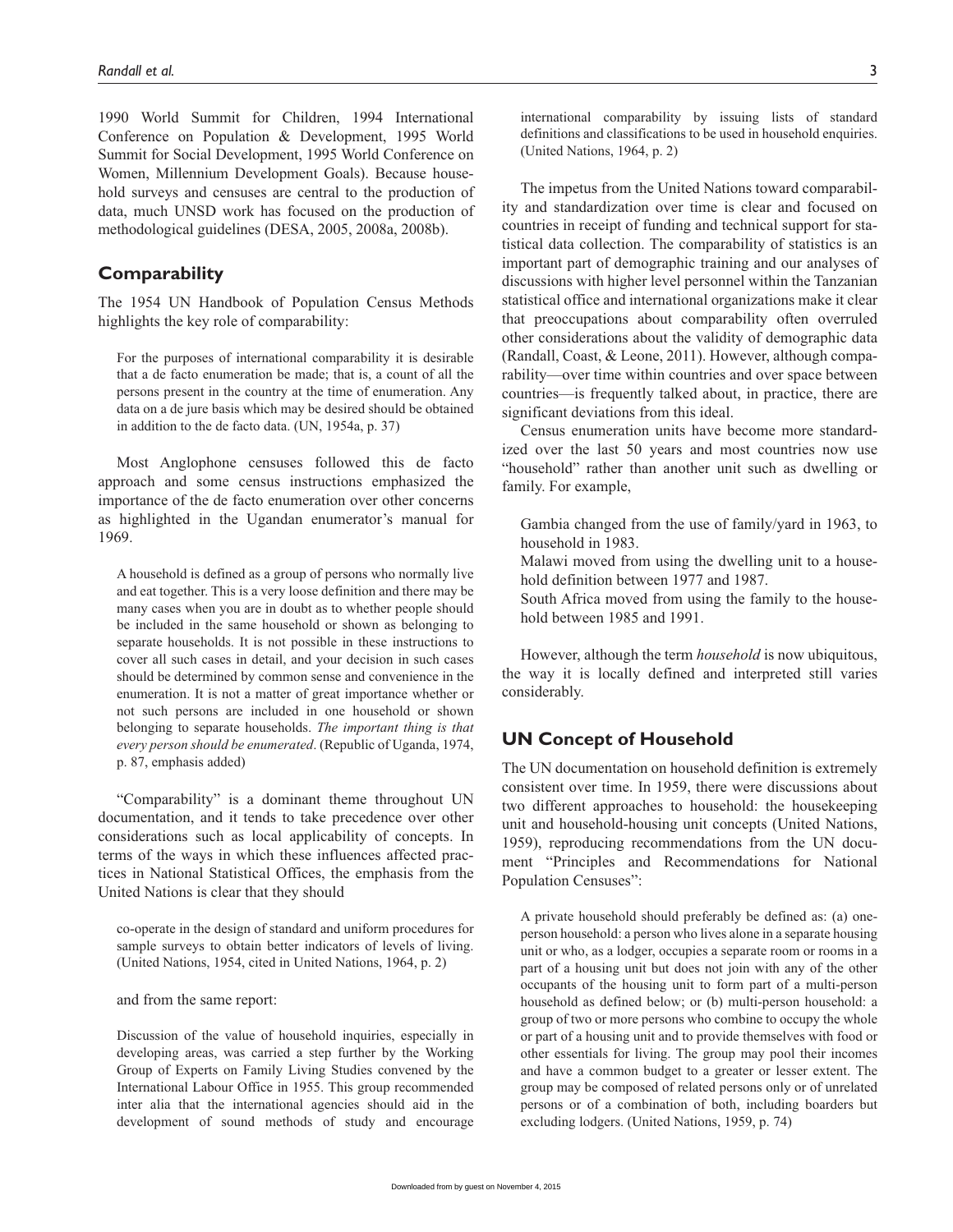The key dimension here is "housekeeping," which revolves around "provide themselves with food." This phrase is itself ambiguous, as demonstrated by the example of two wives of a polygamous man: both obtain the grain for their meals from the family granary that is managed by their joint husband. The granary is filled with grain cultivated on fields "owned" by the husband and his lineage and worked on by his wives and children. The wives take this grain and cook it separately in different kitchens attached to their different houses in the same compound and then feed themselves and their children and each sends food to their husband. In this common case, if "provide themselves with food" refers to the source of food—the communal granary—then both wives, their husband, and any dependent children (and others) will form one household. However if "provide with food" is interpreted as being related to the cooking and eating of the food, thus focusing on the "cooking pot," each wife constitutes a separate household, and a somewhat arbitrary decision is made about which household the husband is assigned to.

Despite this ambiguity, the wording of the UN definition of household for censuses barely changes over the next few decades. In 1980,

The concept of "household" is based on the arrangements made by persons, individually or in groups, for providing themselves with food or other essentials for living. (DESA, 1980, p. 50)

And in 1997,

1.324. The concept of household is based on the arrangements made by persons, individually or in groups, for providing themselves with food or other essentials for living.

1.325. The concept of household provided in paragraph 1.324 is known as the housekeeping concept. It does not assume that the number of households and housing units is equal . . .

1.326 . . . Some countries use a concept different than the housekeeping concept described in the previous paragraph, namely, the "household-dwelling" concept, which regards all persons living in a housing unit as belonging to the same household. (According to this concept, there is one household per occupied housing unit.) In the household-dwelling concept, then, the number of occupied housing units and the number of households occupying them are equal and the locations of the housing units and households are identical. However, this concept can obscure information on living arrangements, such as doubling up, that is relevant for evaluating housing needs. The definition of household most often used in national censuses conducted during the 1990 round of censuses incorporates both the housekeeping and household-dwelling concepts. (DESA, 1997, p. 50)

In referring to both housekeeping and household-dwelling, the final sentence of this quote highlights the lack of clarity and consistency even in standardized approaches. All

the definitions require cohabitation although the UN documentation demonstrates the subtle differences between households defined on coresidence alone and those based on housekeeping where the definition is ultimately is trying to capture an economic unit. However, as elucidated below, the housekeeping concept gets reduced in some contexts (particularly Anglophone East Africa) to cooking and eating together, which is then prioritized in national definitions. In such cases, culturally determined patterns of cooking and coeating come to be the principal defining characteristic of the household rather than having a common budget.

Interviews with statisticians and other individuals along the chain of data production and use in African statistical offices revealed that many see the UN definition of the household (and their own national interpretation of this) as an alien concept that has been developed for statistical and demographic analysis, under demands for comparability, rather than something that represents a fundamental and locally relevant social unit. It is a technical term that needs to be learnt and then applied to generate the "comparable" statistics required.

# **Local Understanding or Comparable Units?**

Although the UN explanations clarify the difference between a housekeeping household and a household-dwelling, translating this into units of data collection may be difficult in the field. Furthermore, data collection in multilingual contexts requires ways for enumerators to explain to respondents the units for which data are being collected (Randall, Coast, Compaore, & Antoine, 2013). Hence, a tension arises between the UN household unit and actual living arrangements (Guyer, 1981; Guyer & Peters, 1987).

Households in early Botswana censuses were based on local knowledge and vocabulary about social organization, with an anthropologist cited as the source for the explanation of the enumeration unit.

The household is the smallest well defined social unit and, in Professor Shapera's words, "It consists basically of a man with his wife or wives, and their unmarried children, but often includes one or more married sons, brothers or even daughters, with their respective families." Every household has its own compound, known as a "lolwapa," consisting of one or more huts and a granary within a courtyard surrounded by a reed fence, a wooden palisade, a low earthen wall or something similar. In most cases therefore the household is an easily recognised physical entity and it formed the basic enumeration unit. It is the compound which is referred to as the "dwelling" and not the individual huts within it, and the people living within the compound are referred to as the household. (Republic of Botswana, 1972, p. 9)

This 1972 definition makes no reference at all to housekeeping, provision, or consumption of food. By 1981,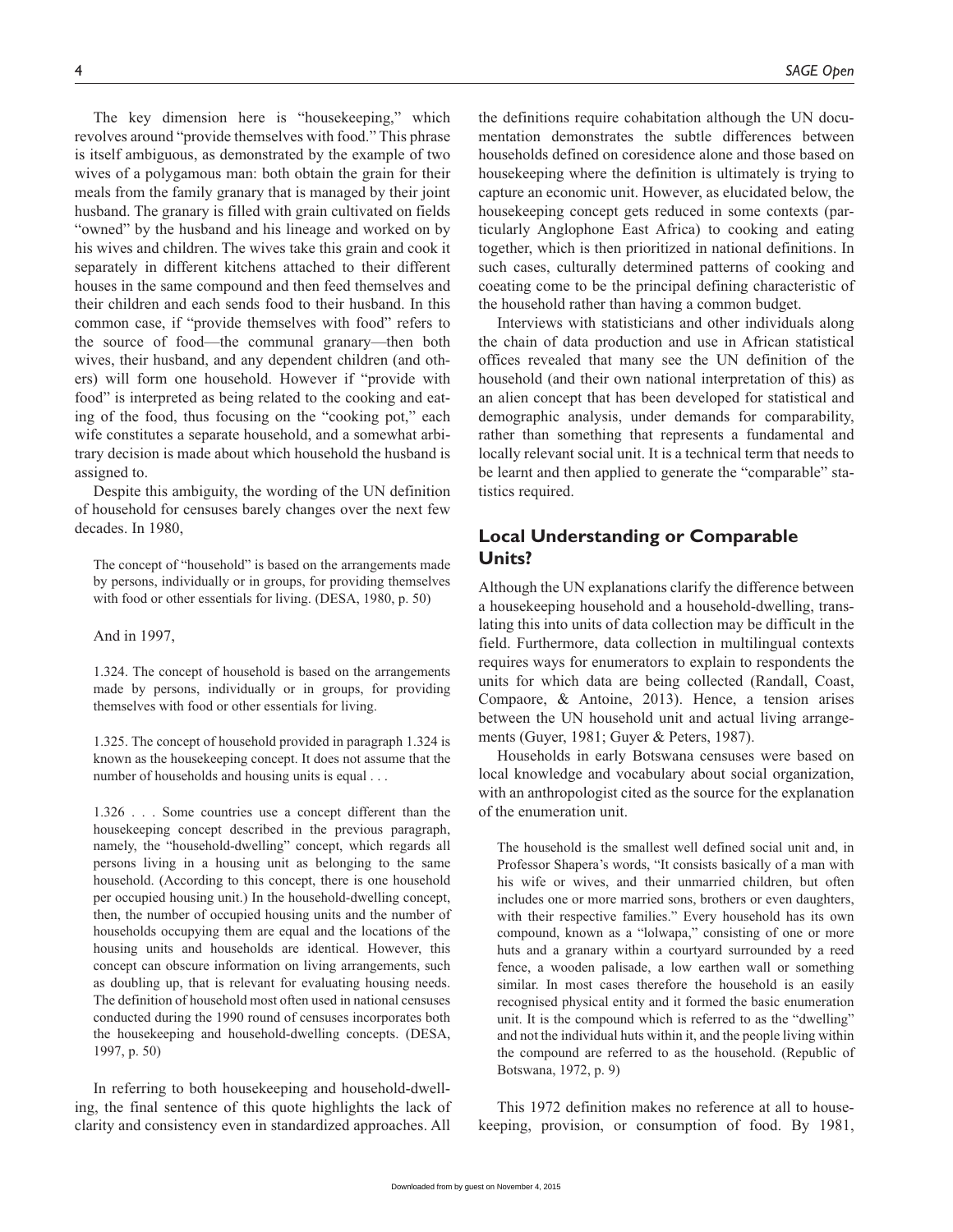Botswana's approach to the household had moved away from local anthropological references and closer to the UN housekeeping approach.

In general those who live in a "lolwapa" or its equivalent should be shown as one household if they eat from the same pot. Otherwise they should be regarded as separate households. (Republic of Botswana, 1983, p. A15)

Local vocabulary is retained but the issue of eating from the same cooking pot is introduced, with the interpretation of the UN's "common provision for food" becoming "eating from the same pot."

Ghana's earlier censuses also grappled with how to apply a standardized definition of the household:

For the unit of enquiry the household was proposed. But owing to difficulties of definition which enumerators were expected to encounter it was decided to record in the census individuals by house or compound and to use the household concept only in the PES [Post-enumeration survey]. It was realised that the house or compound may not necessarily correspond to particular economic or social concepts. (Republic of Ghana, 1964b, p. 112)

Later the report does define "household" as used in the postenumeration survey (PES):

The definition adopted finally in the PES, "a person or group of persons all living and eating together from the same cooking pot" was in fact, a slightly modified version of the United Nations concept adopted to suit the African social environment. (Republic of Ghana, 1964b, p. 326)

Compared with the 1959 UN household definition of "provide themselves with food and other essentials for living," this 1964 Ghanaian definition is actually very different, and potentially a smaller unit—specifically talking about eating out of the same cooking pot—a phraseology that is never used in the UN documentation.

Having undertaken the 1960 and 1970 census using houses as the unit, in 1984, Ghana moved to households and housekeeping.

A household was defined as follows: "a household consists of a person or group of persons who live together in the same house or compound, share the same housekeeping arrangements and are catered for as one unit. . . . For instance two brothers who live in the same house with their wives and children may or may not form separate households depending on their catering arrangements. . . . A *usual member* of household was considered to be any person who, whether present or absent on Census Night has spent (i.e. lived together in the same house or compound, shared the same housekeeping arrangements and been catered for as one unit with the other members of the household) at least the last 6 months with the household."<sup>2</sup> (Republic of Ghana, 1984, pp. xiii-xiv)

This definition (and that of the 2000 census) uses "catering arrangements" rather than cooking pot and is close to the UN definition.

Sometimes, the interpretation of the UN guidelines remains ambiguous. For example, in the (de facto) 1987 Malawian census,

A household consisted of one or more persons, related or unrelated, who make common provision for food and who regularly take their food from the same pot and/or share the same grainhouse (nkhokwe) or pool their incomes together for the purpose of purchasing food. (Government of Malawi, 1987, p. 9)

The same definition was used in 1998 and in the census report on households and household characteristics it is referred to as "the UN definition" (Government of Malawi, 1998, p. 120). Clearly, the UN vocabulary is seen as an important guiding role. However the inclusion of "and/or" makes this a more inclusive unit than a "cooking pot" interpretation of "provide themselves with food."

In most cases, we can discern the ways different countries manage to combine UN guidelines with local social organization through instructions within manuals or comments in reports. In Tanzania, a key-informant interview provided a clear insight into work undertaken to simultaneously integrate local vocabulary with the requirements generated by comparability and conformity with the UN concepts.

So when we, at NBS (in mid 1970s) when we sent and we discussed this in meeting and we said well, we now have to look for a word in Kiswahili—there were suggestions more than one—as usual—we said well we have the National Kiswahili Council and we have the Department of Kiswahili at UDSM [University of Dar Es Salaam]. We shall send them the definition of the household as we know it from the UN now we shall ask them to suggest what is it the Kiswahili equivalent that would fit that UN definition, that long thing . . . they also came up with the kaya. Kaya is the arrangement that best suits that definition of the household from the UN. (Senior retired Tanzanian statistician/demographer)

In Tanzania, with its national language and a clear desire to follow UN requirements, there was a deliberate move toward a particular word based on a well-articulated piece of research undertaken to specifically identify the best local term. However, in many contexts (including multilingual Tanzania), there are real problems matching the UN concept onto a slightly different concept or word that already exists in a local language (Randall et al., 2013), as shown here for Burkina Faso.

It's very difficult [in Fulfulde] to find a word like that, but, well, following the definition which has been agreed before the fieldwork, we are forced to explain it. On top of that you add extra things. For example if we say that they have to pool the results of their production, to translate that into Fulfulde . . . [in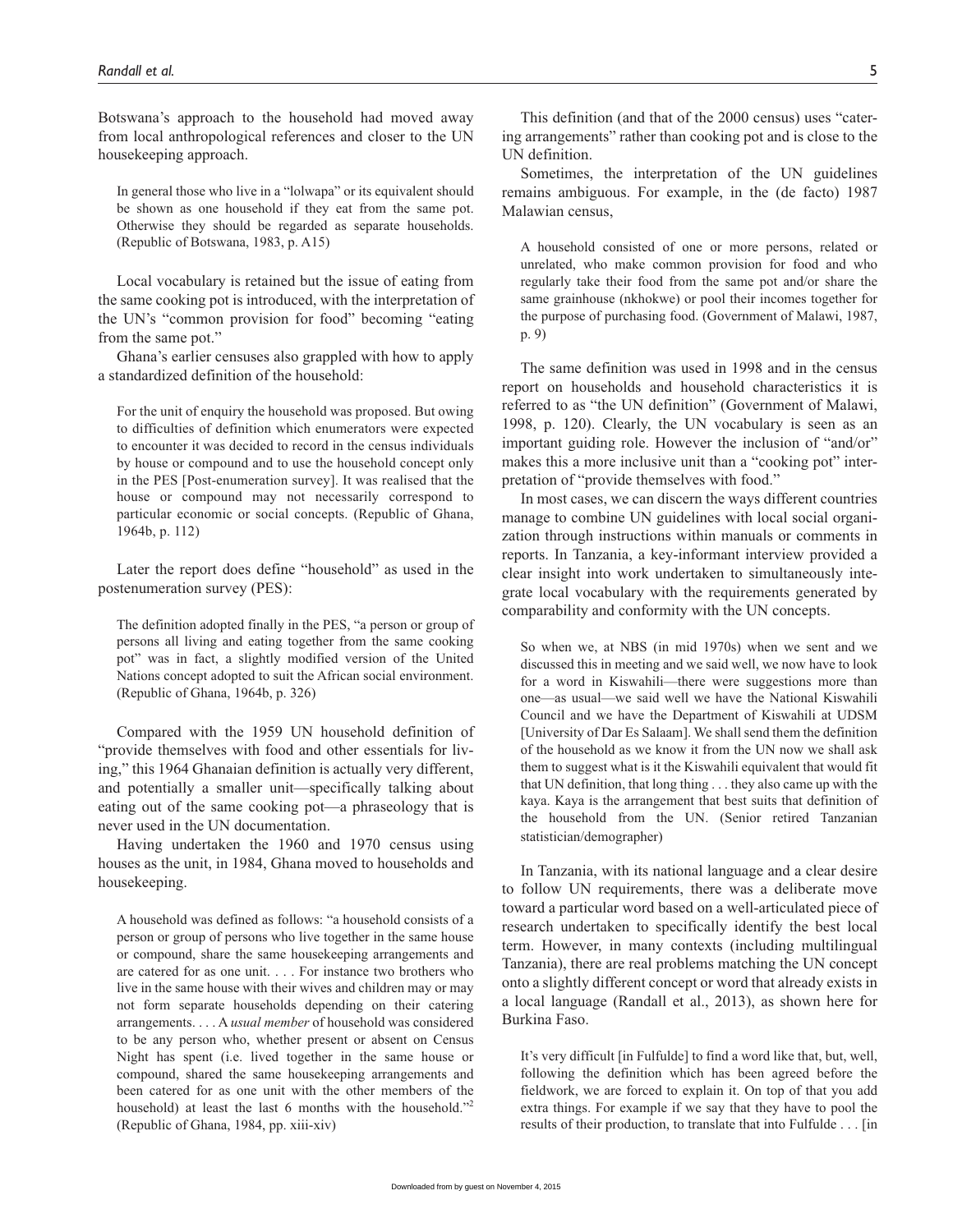the field] when we go people often say, well there are the old men, but we, we have our definitions which are there and we are forced to say even though the old man is there that doesn't mean to say that we can't have different households . . . the definitions are there to respond to needs, it's a standard definition that's there. (Burkina Faso; statistician and former Institut National de la Statistique et de la Démographie [INSD] enumerator)

#### This tension is reiterated by a UNFPA advisor

But the majority of these surveys they get the definition from [the statistical office] and they try to use it. Unfortunately what happens is, where the respondents have their own perceptions and also the enumerator they have their own perceptions. A lot of the data that we get in this part of the world is indicative of this question, it's not quite perfect information because of this confusion. (UNFPA advisor, East Africa)

Where the UN definition is adopted by the statistical office but there are no clear ways of translating it into local languages, then the definition needs to be broken down into its constituent parts and explained to both data collectors and respondents. It seems to be these explanations of the UN definition in recent years that have led the definitions down a route we identify as the "cooking pot" pathway. The simplest interpretation of *arrangements . . . for providing themselves with food or other essentials for living* is to say "those people who eat out of the same cooking pot," which in some, but not all, contexts is the group who also provisions together to fill that cooking pot. This emerges clearly in Uganda.

A household has got a standard definition. We look at two elements to define a household. The first one—actually the most important—is the eating area. People must be dining together. They may live together but as long as they are not feeding from the same pot, then those ones are different households. (Uganda Bureau of Statistics [UBOS] statistician, Uganda)

However, eating out of the same cooking pot is only a very limited interpretation of the UN definition and one that moves away from the original goal of a definition attempting to capture society's basic economic consumption unit. There may be culturally prescribed patterns of cooking and eating together—such as in polygamous populations where every wife cooks in her hut for her children, yet the economic unit of production and consumption is much wider and would put all those wives in one "household." In other contexts, the distribution of a very large household around several cooking pots may be purely practical but would lead to several census households.

Over time, the guidance from the UNSD has become more detailed although not necessarily with clear explanations about how to resolve perennial practical issues. The tensions between the statistical definition of the household and its operationalization in field data collection are well established:

While the household concept has not been widely contested as a consumption unit, questions have been raised regarding its meaning as a production unit or income generating unit. The main argument is that persons living in the same housing unit who together make provision for food and other essential items may not necessarily pool their income or make decisions jointly regarding their economic activities. Various situations may arise in different societies. For example, in many African communities an extended family comprising several households may own and cultivate a field together, while cooking and housekeeping arrangements are still made separately by each household level. The consumption unit may also include persons who do not reside with the household although they regularly take their meals in common. The usual concept of household may therefore require considerable adaptation or elaboration in order to be applied consistently in particular societies. (UNSD, 1984, p. 99)

The final sentence is informative about the problematic relationship between UN guidelines and local implementation of them because no advice is given about how this adaptation might be achieved while still maintaining comparability. Most countries have ignored this UN awareness of the complexity of African households and oriented their definitions around the minimal group of those who live, cook, and eat together.

The 1997 Principles and Recommendations for Population and Housing Censuses (DESA, 1997) dedicated two pages to explaining the concept of the household, its different dimensions, and how these things should be recorded. The explanation still commences with "[those] who make common provision for food or other essentials for living" (DESA, 1997, p. 65) but then develops a wealth of detail and clarification. Interestingly, a key concept in many national definitions, that of eating together out of the same pot, is not mentioned.

# **Case Study Countries: Diversity in Evolution of Definitions**

Our comparative case study countries were selected because they experienced different colonial histories and postcolonial political ideologies, with contrasting geographic and linguistic settings. Yet all are members of the United Nations and all have invested considerably in statistical development. We aim to establish where there are clear temporal trends across the countries in terms of their relationship with the UN definitions and guidelines, which remained constant throughout the half century with "joint provision of food or essentials of living." Table 1 summarizes the dominant criteria of each national definition over time and is based on detailed extracts from census documentation (see the appendix).

The documentation for the 1975 Burkina Faso (then Upper Volta) census identifies compounds and households with a somewhat confusing overlapping use of "family" (République de Haute-Volta, 1978). Households were enumerated within compounds and a household could only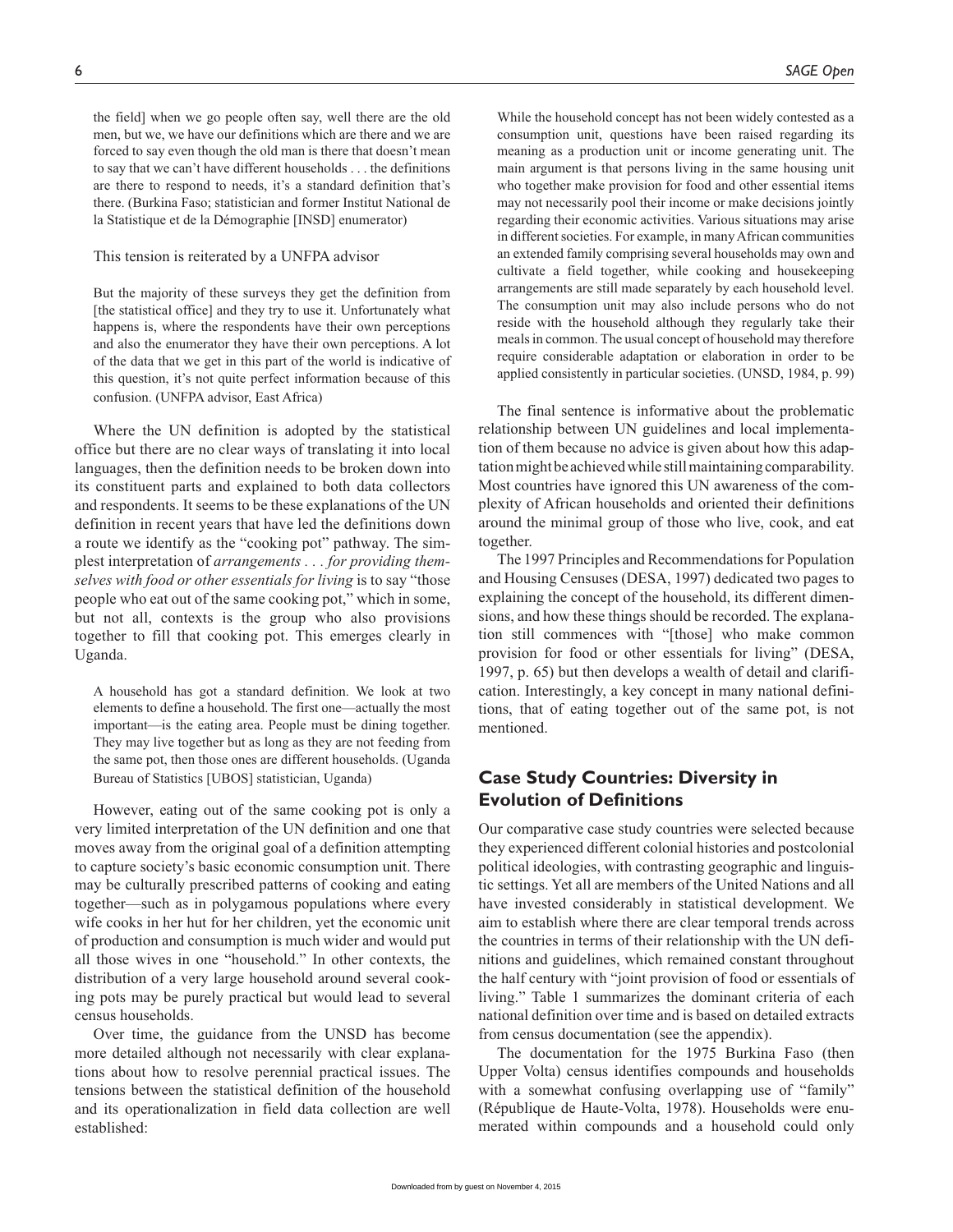| Decade | <b>United Nations</b>                                                                   | <b>Burkina Faso</b>                                                                                                                                                                                       | Senegal                                                                                                                                             | Tanzania                                                                                                                                              | Uganda                                                              |
|--------|-----------------------------------------------------------------------------------------|-----------------------------------------------------------------------------------------------------------------------------------------------------------------------------------------------------------|-----------------------------------------------------------------------------------------------------------------------------------------------------|-------------------------------------------------------------------------------------------------------------------------------------------------------|---------------------------------------------------------------------|
| 1960s  | Housing unit,<br>provision of food,<br>other essentials for<br>living                   |                                                                                                                                                                                                           |                                                                                                                                                     | Live together, share<br>living expenses                                                                                                               | Live and eat together                                               |
|        |                                                                                         |                                                                                                                                                                                                           |                                                                                                                                                     |                                                                                                                                                       | De facto: states<br>actual household<br>membership not<br>important |
| 1970s  | As in 1960s                                                                             | Compounds and<br>households within<br>concession                                                                                                                                                          | No household<br>but compounds<br>(concessions) and<br>nuclei (noyaux).<br>Live together<br>(concession) and<br>are closely related<br>(noyaux)      | Live together and eat<br>together (includes<br>living close by in<br>different house)                                                                 |                                                                     |
| 1980s  | Joint provision of food<br>or essentials of living                                      | Live together<br>(compound), pool<br>resources, and joint<br>provision of food or<br>essentials of living                                                                                                 | Live together<br>(compound), eat<br>daily meals together;<br>under authority of<br>household head.<br>Local language<br>terminology<br>provided     | Household $=$ those<br>who share living<br>costs.<br><b>BUT</b> census<br>household $=$ those<br>who slept under<br>roof on census night.<br>De facto | As in 1960s                                                         |
| 1990s  | Live together under<br>same roof. Joint<br>provision of food or<br>essentials of living | Live together (house<br>or compound), pool<br>resources, and joint<br>provision of food or<br>essentials of living                                                                                        |                                                                                                                                                     |                                                                                                                                                       | Normally live and eat<br>together. De facto                         |
| 2000s  | As in 1990s                                                                             | Live together<br>(compound), pool<br>resources, and joint<br>provision of food or<br>essentials of living.<br>Under one household<br>head. Household<br>cannot contain more<br>than one married<br>couple | Live together under<br>same roof, pool<br>resources, eat<br>together, and under<br>one household<br>head. Local language<br>terminology<br>provided | Live together and<br>share living expenses<br>De facto                                                                                                | Live together (house<br>or compound) and<br>eat together            |

|  |  |  |  |  |  |  | Table 1. Summary of Key Elements in Census Household Definition by Country and Decade. |  |  |  |  |  |  |
|--|--|--|--|--|--|--|----------------------------------------------------------------------------------------|--|--|--|--|--|--|
|--|--|--|--|--|--|--|----------------------------------------------------------------------------------------|--|--|--|--|--|--|

include one married man with his wives and unmarried dependants. There is no mention of provision of food or housekeeping. In all subsequent censuses (1985, 1996, 2006), Burkina Faso follows some aspects of the UN definition closely by requiring co-residence and common provision of food and daily life, but it also requires the recognition of a household head and that a household cannot contain two married couples. Both these conditions diverge from the UN guidelines, and the latter hinders comparability with other countries. The report on the Burkina 1985 census specifically recognizes:

As it is defined here [i.e. one married couple per household], the household loses its meaning as an economic and production unit. The notion of household has principally been used in the census as a control variable to ensure exhaustive enumeration. (INSD, 1989, p. 284)

The 1985 census report tables on *données collectives* [group data] present the characteristics of compounds and compound heads, with just one table on "households per compound." However, in 1996, although the definitions remain identical, and despite the 1985 proviso above, the *données*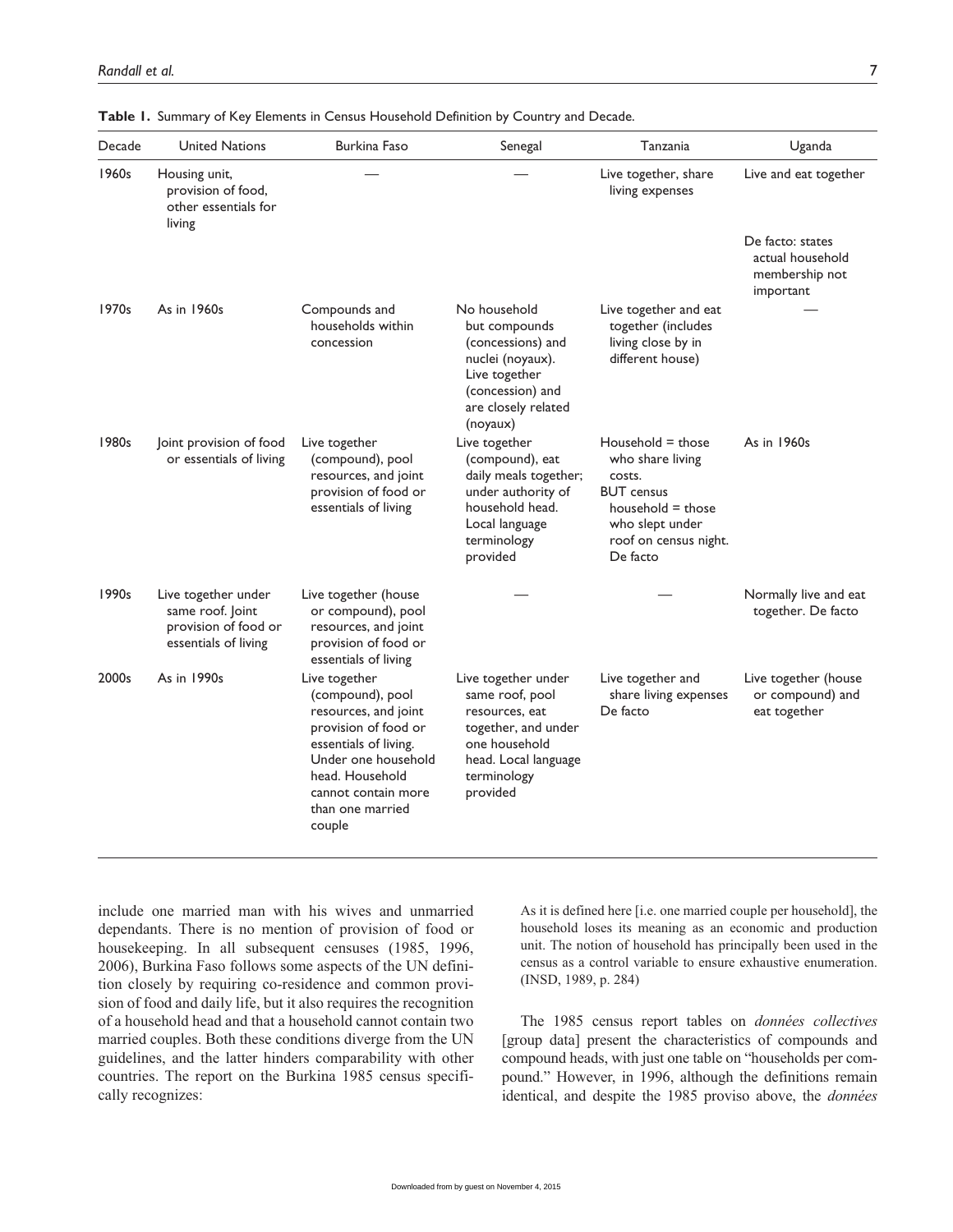*collectives* focus on characteristics of households and their heads and the report section starts with "The household constitutes the basic socio-economic unit" (INSD, 2000, p. 271).

Tanzanian censuses are de facto, and the 1967 census followed the UN definition closely. In the 1970s, those living geographically close but in separate houses could be part of the same household if they eat together, thus prioritizing the cooking pot. In 1988 and 2002, there is no mention of eating together, but shared living costs are the criterion for household membership. It is unclear how "shared living costs" could possibly be operationalized in a de facto census and the enumerators we interviewed interpreted the guidelines as meaning eating together.

Uganda's de facto censuses utilize a restricted interpretation of "joint provision of food or essentials of living" summarized as "eating together." This cooking pot dimension is prioritized by all our Ugandan key informants.

Senegal is totally different from both Anglophone Tanzania and Uganda, and other Francophone countries, with clear definitions that prioritize what are seen to be Senegalese characteristics. Pilon and Vignikin (2006) show that in all comparative analyses (census or surveys) Senegal has substantially larger households than any other African country; this is probably a consequence of their approach to definitions. In 1976, Senegal avoided the problems posed by the household by avoiding the concept altogether and de jure enumerating compounds (*concessions*) and their constituent family nuclei (*noyaux*). In 1988 and 2002, Senegal abandoned this approach for the household (*ménage*), defined as living together in the same compound, eating together, and under the authority of one head of household: subsequent clarifications indicate that living together takes precedence over eating together. Clear examples of the enumeration units were given by providing local words (see the appendix), which almost certainly means that during enumeration these local words were used in preference to any precise definition.

Each country has taken a different route to reconciling local conditions with the UN definition. Whereas Tanzania made huge efforts to conform to the United Nations, Uganda concentrated on a particular interpretation of UN "joint provision" by focusing on the cooking pot. Senegal has largely remained detached from UN recommendations apart from changing from *concessions* and *noyaux* to "households." By retaining the importance of the household head and the use of local words, it is clear that they are prioritizing local organization rather than international comparability. Burkina Faso complied with much UN wording but added local priorities about married couples.

# **Census: Household Structure and Relationships Within Them**

Early census data were collected on people within "households" because that was the most effective way of enumerating the whole population (Republic of Uganda 1974, appendix).

Relationships within households, and household structure, have become an increasingly important dimension of household data collection because of their importance for understanding support and welfare. UN documentation provides detailed guidelines for household composition data collection but national censuses oscillate between following UN guidance and trying to cope with making these data meaningful locally. The practical problems of recording standardized relationships within the statistical household are well established:

Traditional kinship systems especially in developing countries, may permit several interpretations of "mother," "brother," "sister," "wife," "widow" and other kin and therefore, special knowledge is required in order to translate data based on these relationships into internationally comparable form. (United Nations, 1964, p. 33)

UN advice acknowledges challenges of application in the field while exhorting the need for comparability.

After identification of the head or other reference member of the household, each of the remaining members of the household should be distinguished in relation to that person, as appropriate, as one of the following: (a) spouse, (b) child, (c) spouse of child, (d) grandchild or great-grandchild, (e) parent (or parent of spouse), (f) other relative, (g) domestic employee or (h) other person not related to the head or other reference member. Where this classification is considered too detailed for successful collection of the information, categories (e) and (f) may be consolidated as Other relative and (g) and (h) can be consolidated as Other unrelated person. (DESA, 1997, p. 66)

Collecting data on household structure via relationship with the household head assumes that household head is a valid concept and that individuals are members of that household through their relationship with that person. This may generate problems of coherence in de facto data collection when the household head is absent or for de jure approaches, when the recognized household head has been absent for longer than the residential cutoff (often 6 months). By only allowing a limited number of relationships with the household head, locally coherent household structures can be obscured.

This limited classification may work well in populations where most households are small and constituted of nuclear families or their close derivatives. Its ability to represent the diversity and complexity of many African households, let alone contribute to understanding how support is provided for the socially or physically vulnerable (a stated aim of the data collection), is limited.

Whereas the importance of understanding changing household composition was recognized in early UN documentation, approaches to this issue have not really been revisited in Africa in the light of new computer technology and the possible inappropriateness of the categories. Relationships could now be recorded in more meaningful ways to include relationships between different household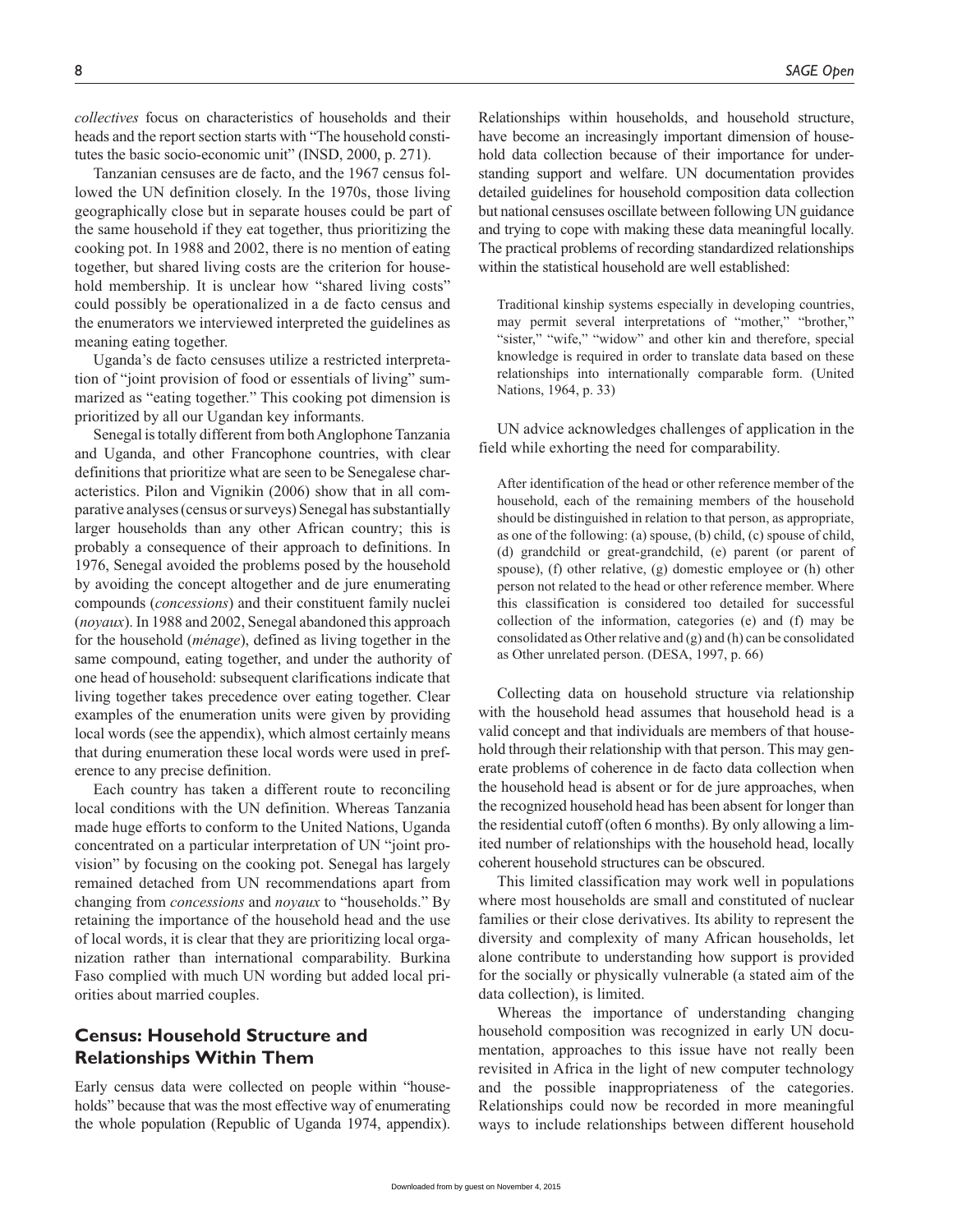| Country            | Question                                                                                                                                                        | Permitted response codes                                                                                                                                                                             |
|--------------------|-----------------------------------------------------------------------------------------------------------------------------------------------------------------|------------------------------------------------------------------------------------------------------------------------------------------------------------------------------------------------------|
| Tanzania, 2002     | What is the relationship of [name] to the<br>head of household?                                                                                                 | Head<br>Spouse<br>Son/daughter<br>Parent<br>Grandchild<br>Other relative<br>Not related                                                                                                              |
| Uganda, 2002       | What is [name]'s relationship to the head<br>of household?                                                                                                      | Usual household head (absent)<br>Usual household head (present)<br>Spouse<br>Child<br>Step child<br>Parent of head or spouse<br>Brother/sister of head or spouse<br>Other relative                   |
| Senegal, 2002      | Encerclez le code correspondant au lien<br>de parenté avec le chef de ménage:<br>[circle the code which indicates the<br>relationship to the head of household] | Nonrelative<br>I. Chef de ménage<br>2. Epouse/epoux<br>3. Fils/fille<br>4. Père/mère<br>5. Grand-père/mère<br>6. Frère/sœur<br>7. Petit(e) fils/fille<br>8. Autre parenté<br>9. Sans lien de parenté |
| Burkina Faso, 2006 | Quel est le lien de parenté de (nom) avec<br>le chef de ménage?<br>[What is the relationship to the head of<br>household?]                                      | I. Chef de ménage<br>2. Époux/épouse<br>3. Fils/fille<br>4. Frère/sœur<br>5. Père/mère<br>6. Petit fils/fille<br>7. Neveu/nièce<br>8. Oncle/tante<br>9. Autre parent<br>0. Sans lien                 |

members while retaining comparability by simultaneously recording relationships to household head. The potential comparative analysis of household structure from the different codes in recent censuses (Table 2) is very limited.

Not every country follows UN guidelines. Ghanaian reports on the 1970 census repeated earlier concerns that the UN relationships did not match well onto African usage (Republic of Ghana, 1975, p. xi):

The conventional relationship titles which are so deeply rooted in African society had to be avoided so as to make analysis of the household pattern meaningful. (Republic of Ghana, 1964b, p. 327)

This led to the development of a large number of detailed codes such as "mother's brother's son/daughter." In 1970, because of the de facto enumeration, temporary heads (99) had a different code to head (11). There were 14 relationship codes for people in the house who were relatives of the head—and a code for those who were relatives of the head's spouse (Republic of Ghana, 1975, p. xiv).

Other deviations from UN guidelines are observed in Kenya. In 1962, the census form instructs "relationship to head of household." In 1969, this has become "relationship" and in 1979 "what is the relationship of this person to the head of household *or other members of the household*?" The enumerator instructions state that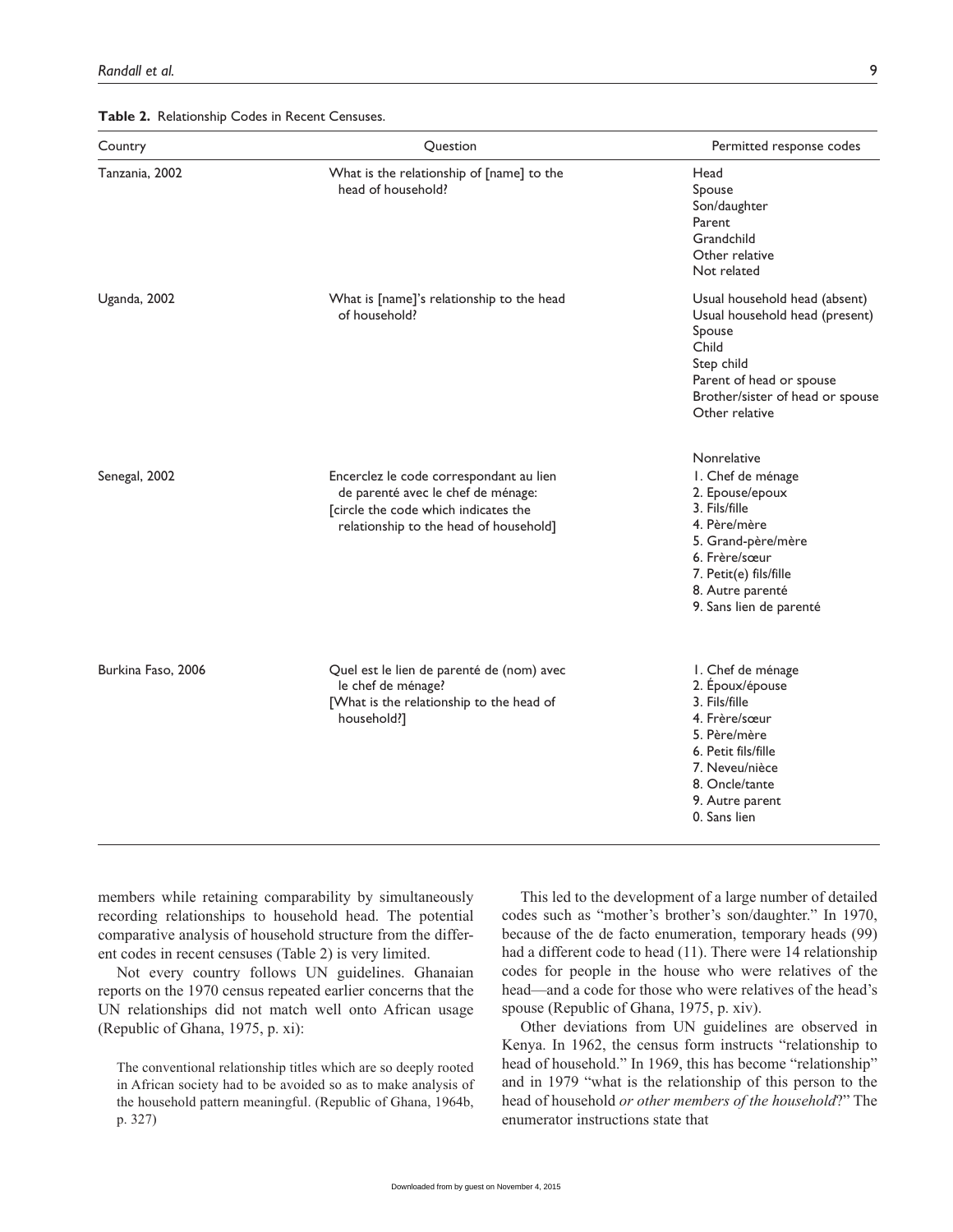sometimes a person is related to more than one person in the household. In such cases concentrate first on relating parents and their children, then on relating husbands and wives and then on relating persons to the head of household or other members of it. (Republic of Kenya, 1981, p. 19)

These confusing instructions are followed by indications that they should write things like "daughter of 4" using line numbers. In 1989, Kenyan relationship codes reverted back to a precise repetition of the UN guidelines to record relationship to the head of household (Republic of Kenya, 1989). Uganda's 1991 census questionnaire also asked for relationship to head or other member of household. It is not clear why these more flexible and informative approaches have been abandoned, but it might be the influence of international standardization and comparability.

Yet again, Senegal demonstrates its independent approach to data collection. In 1976, people were enumerated in compounds and family nuclei within the compound. It is explained thus: The familial nucleus (*noyau*) is the smallest possible family cell that can exist and is constituted by the spouses (or one spouse) and their directly descended unmarried descendants who must live in the same compound. By extension, the same family nucleus can include a husband with several wives and their unmarried children living in the same compound and direct ascendants (mother of the head of the family nucleus), brothers and sisters, and close unmarried kin (nephews, nieces, uncles, etc.) on condition that they live with the head of the familial nucleus and do not have their own unmarried children in the compound. This is identical to the unit called "household" in the Burkinabe censuses.

Although this notion was abandoned for the subsequent two censuses, it was reinstated in the 2013 census where the enumerator's manual states,

The familial nucleus corresponds to the "biological" family. It is made up of the parents (or one of the parents) and their unmarried/ unpartnered direct descendants (biological children). Thus a household can be made up of one or several familial nuclei. Note that a polygamous household which includes unmarried children makes up one single nucleus if all the members live and take their meals together in the same compound. A nucleus can also include direct ascendants, brothers and sisters, uncles and aunts, grandchildren, unmarried nephews and nieces who are supported by the head of the nucleus.

Enumerating household members depends on the principle of the closest kin link. The household head is the first person to record on the questionnaire. Then you enumerate close kin of the household head before moving onto distant kin and those with no kinship link with him, keeping track, where possible each person's membership of a specific familial nucleus. (République du Sénégal, 2013, p. 51, our translation)

Key informant interviews indicate that many Senegalese researchers and statisticians consider that this idea of nucleus and the relationships within it captures the essence of African familial and household structure.

It [familial nucleus] is an excellent thing, especially for censuses. It helps us avoid many errors, because the concept of noyau allows you, when you are in a household, which is usually polygamous, to be certain that you have first identified all the biological children for each wife and all the other people who have no biological links with the household head. And there is the advantage that, when you are with a polygamous couple you can, for each wife, identify her biological children and the children who are related by more distant kinship links. So if you do that you can be sure that you haven't omitted a single person, because when you are interested in the biological family what is certain is that there is a strong chance no-one will be left out . . . . It's a way of checking, but also for analysis, it allows you in some way to have a good understanding of the exact composition of the household. But particularly for data collection this approach ensures exhaustivity. (Statistician: Agence Nationale de la Statistique et de la Démographie [ANSD])

Senegal has also used "noyaux" in surveys and has thus approached the problems of enumerating complex African families and their residential and economic arrangements through local management of data collection rather than following the UN guidelines.

# **Households in Nationally Representative Surveys: The Influence of Censuses**

Censuses and surveys have rather different purposes; complete enumeration for censuses versus in-depth information for surveys. However, because the establishment of statistical offices to conduct censuses generally preceded sample survey development, alongside pressure for comparability, the influence of established UN census design and concepts on survey definitions is clear:

The problems of definition encountered are common to population enumeration in any context; therefore, it is suggested that, where the difficulties have been faced and a satisfactory definition of a household has been evolved for purposes of population census, it will usually be desirable to adopt that for sample surveys also. In most cases this will be the international standard definition of private household, developed to promote international comparability in population census results. (United Nations, 1964, p. 10)

The merits of standardization were promoted by international organizations at an early stage:

Discussion of the value of household inquiries, especially in developing areas, was carried a step further by the Working Group of Experts on Family Living Studies convened by the International Labour Office in 1955. This group recommended inter alia that the international agencies should aid in the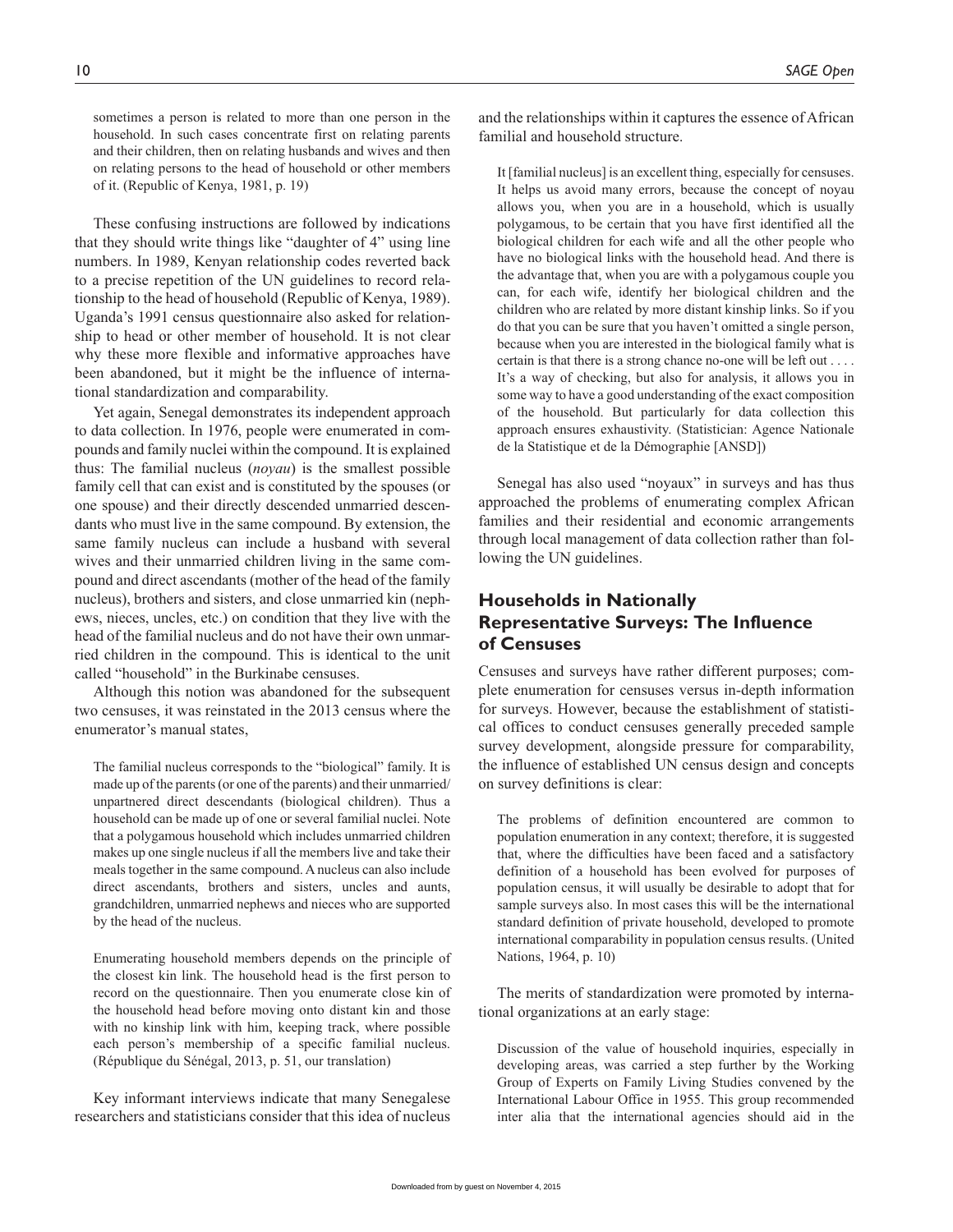development of sound methods of study and encourage international comparability by issuing lists of standard definitions and classifications to be used in household enquiries. (United Nations, 1964, p. 2)

Comparisons of the definitions used in most recent household surveys in our sample countries suggest that this standardization and harmonization has not been achieved despite the production of national and international documents specifically outlining harmonized concepts (e.g., National Bureau of Statistics [NBS], 2005; UBOS, 2012).

The 1964 United Nations Statistics Office document did recognize that global diversity might present problems for standardized approaches:

—problems of application of household definition in "underdeveloped" countries "where variations from the so-called 'normal' family structure are present" . . .

—in such circumstances, application of the recommended international definition of a household requires care. (United Nations, 1964, p. 12)

One assumes that "normal family structure" referred to nuclear families, themselves now considerably eroded in many contexts where they might once have been considered to be "normal" (Cherlin, 2012).

UN documentation recognizes the problems the standardization enterprise has set in Africa, especially with respect to survey data collection, as surveys cover diverse issues for which different definitions may be more appropriate. However, it remains unclear whether it is expected that respondents should be reconfigured to make them fit with the definition, as in Uganda, or the definition should be used flexibly to be able to match local conditions, as in Senegal.

# **Conclusion**

A number of themes emerge from this investigation of the role of UN guidelines in determining the collection of census data in Africa.

There is a temporal transformation with early postindependence censuses preoccupied with a complete enumeration of the population and avoiding double counting and omissions. The units of data collection reflected this, and utilization of local terminology or very strict de facto approaches were strategies used to do the best "counting" operation possible. Being able to undertake a competent and exhaustive census was seen as an essential part of the modern state. Issues of comparability or sophisticated analysis of the nature and structure of the units for which data were collected were largely ignored.

In the 1970s and 1980s, the movement toward referring to UN guidelines in the census documentation of individual countries, the use of "household," and the reiteration of UN notions of household became more important. However, a major problem arose, and persists, because of ambiguity in

the UN definition of household and the fact that it referred to three criteria: residence, housekeeping, and provision of food. Different countries have emphasized these criteria in different ways, and in some, the provision of food has been reduced to those eating out of the same cooking pot (e.g., Uganda); this is a minimalist interpretation of the UN requirements of "provision of food" which may, when applied strictly, split basic socioeconomic units into smaller components because of social diversity in eating behaviors. Other countries integrate concepts into their definitions, which are not mentioned in the UN but are seen as locally important like "answer to one household head." In Burkina Faso, the continued restriction of census households to one married couple is a further elaboration away from the UN guidelines.

Senegal stands out as a nation with confidence in its own statistical collection and approaches. Even after adopting the UN terminology of household (*ménage*), the instructions retained local language terms, an approach abandoned elsewhere in Africa after the 1960s and which probably explains the consistently larger household sizes observed in Senegalese census and survey data compared with other countries The structure of Senegalese data collection retains this independence with many surveys retaining the idea of "*noyaux*" and the census returning to it.

This article aimed to provide a historical account and analysis of the changing relationships between individual African countries, their national data collection activities, and the United Nations through the lens of the definition of household. It is beyond the scope of the research reported on here to determine the extent of repercussions of these definitional evolutions on policy. Furthermore, as policies should, in theory, be based on a triangulation of diverse data sources, as well as be driven by political strategies, it would be of great concern if definitions alone could be shown to have directly influenced policies. Nevertheless, the indicators generated from census and survey data can be powerful tools in orienting development initiatives. Cross-national comparisons are increasingly used in the tracking of development goals. If analysts and policy makers are not clear about the different ways in which the same terminology *household* is operationalized and applied in different settings, then the quality of such comparisons is undermined.

Census households matter beyond facilitating the enumeration of individuals because, increasingly, research and policies do not focus on the characteristics of individuals but on the characteristics of the social units within which they live. This focus is demonstrated in the Republic of Kenya Strategic Plan "The household is central to the development process. Not only is the household a production unit but it is also a consumption, social and demographic unit" (Kenya, 2003, p. 59), with similar phrases echoed elsewhere. If interventions are focused on the "household" units for which policy makers have data, the characteristics of those households become important. Thus, wherever the definition influences the characteristics of the household, there will be repercussions for the conclusions drawn from analyses of those characteristics. Two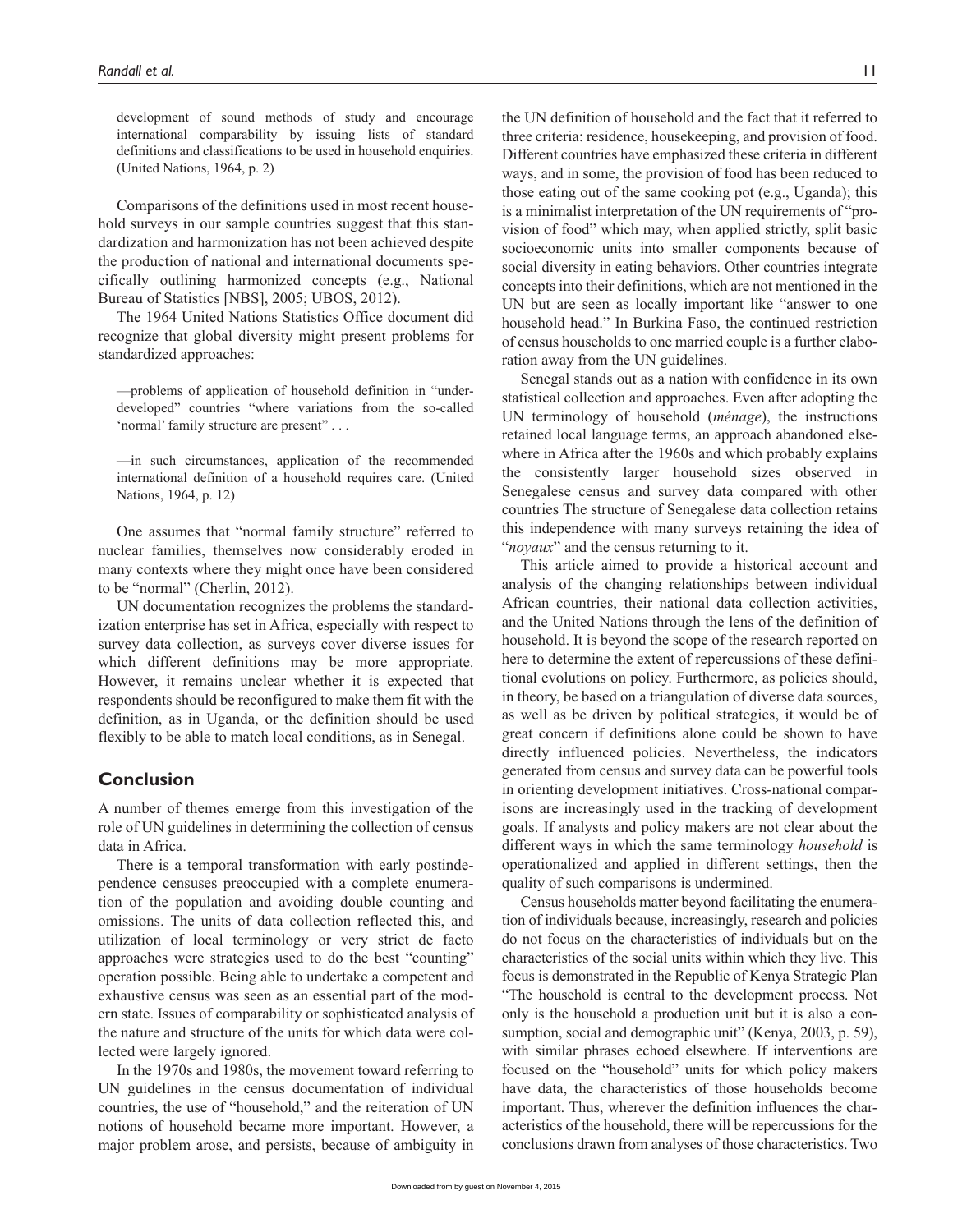examples illustrate this: The first constitutes analyses that focus on the characteristics of the household head and its association with, or influence on, the well-being or characteristics of different members: Such analyses could provide information on the sorts of households where children are more or less likely to be schooled, or those identified as economically or socially vulnerable such as female-headed households. In the latter case, definitions that depend primarily on cooking pot organization will often lead to high frequency of femaleheaded households in regions where polygamy is widespread and where polygamous wives cook separately such as Maasai areas of Kenya and Tanzania (Kenya, 2005; Randall & Coast, 2015). A second example draws on analyses that focus on the size and structure of households: Analyses of census data such as Ruggles and Heggeness's (2008) work on intergenerational coresidence in developing countries are particularly sensitive to household definitions. Burkina Faso was not part of that study, but the fact that in census data Burkinabe elderly married couples are, by definition, separated into different households whether they eat or live together with offspring, would have given an erroneous picture of intergenerational coresidence. Analysis of both household size and proportion of female-headed households for our study countries did demonstrate quite considerable difference between the results generated by the census definition and those of surveys (Golaz, Antoine, Randall, & Coast, 2012). A focus on the living arrangements of older people is becoming an important dimension of evaluating welfare and, as highlighted in a recent review of the SAGE study in Ghana "the social opportunities

# **Appendix**

|  | <b>Country Definitions of Household and Guidelines</b> |  |  |
|--|--------------------------------------------------------|--|--|
|  |                                                        |  |  |

and challenges of the evolving living arrangements in Ghana will be worthy of consideration in national policy discussions" (Biritwum et al., 2013, p. 11). Policy makers are interested in what analysis of living arrangements reveals, and these analyses are sensitive to household definitions.

A number of tensions emerge: between the requirement for comparability over time and space (recognized by all documentation in all countries) and the need to accommodate changing social contexts (urbanization etc.) and diverse forms of social organization; the desire to do the best data collection possible, which in the census means enumerating everyone once and once only; and the national recognition that this may not be achievable through using the UN definition of household. The fundamental tension seems to be that of applying a concept of household that remains largely Eurocentric and organized around complete enumeration where most households are composed of small nuclear families or fragments of them, to the rather different and dynamic living arrangements in much of Africa. Different nations have chosen different approaches. In some cases, the UN definition is adopted (and slightly modified) and these households become the somewhat alien statistical category just used for data collection (Uganda), whereas others, like Senegal have forged their own, more independent pathway. The increased power of computeraided data collection, entry, and processing means that simultaneously collecting and organizing both standardized, internationally comparable data, and locally defined and relevant data on the ways in which people live should be possible, and is desirable for policy makers and researchers alike.

| <b>Burkina</b>  | Senegal   | Tanzania                                                                                                                                                                                                                                        | Uganda                                                                                                                                                                                                                                                                                                                                                                                      |  |
|-----------------|-----------|-------------------------------------------------------------------------------------------------------------------------------------------------------------------------------------------------------------------------------------------------|---------------------------------------------------------------------------------------------------------------------------------------------------------------------------------------------------------------------------------------------------------------------------------------------------------------------------------------------------------------------------------------------|--|
| 1960s No census | No census | 1967<br>A household is a group of persons<br>who live together and share their<br>living expenses. Usually, this will<br>be the husband, wife and children.                                                                                     | 1969<br>A household is defined as a group of<br>persons who normally live and eat<br>together. This is a very loose definition<br>and there may be many cases when                                                                                                                                                                                                                          |  |
|                 |           | Other relatives, boarders,<br>visitors, and servants should<br>be included as members of the<br>household if they were present<br>in the household on census<br>night. Persons living alone should<br>be considered as a separate<br>household. | you are in doubt as to whether people<br>should be included in the same household<br>or shown as belonging to separate<br>households. It is not possible in these<br>instructions to cover all such cases in<br>detail, and your decision in such cases<br>should be determined by common sense<br>and convenience in the enumeration.                                                      |  |
|                 |           | The existence of polygamous<br>households in Tanzania was<br>one of the problems facing field<br>staff in the enumeration (United<br>Republic of Tanzania, 1971, p. 85)                                                                         | It is not a matter of great importance<br>whether or not such persons are included<br>in one household or shown belonging<br>to separate households. The important<br>thing is that every person should be<br>enumerated. Difficult cases generally<br>occur in towns rather than rural areas,<br>and here, common sense should always<br>be followed (Republic of Uganda, 1974,<br>p. 87). |  |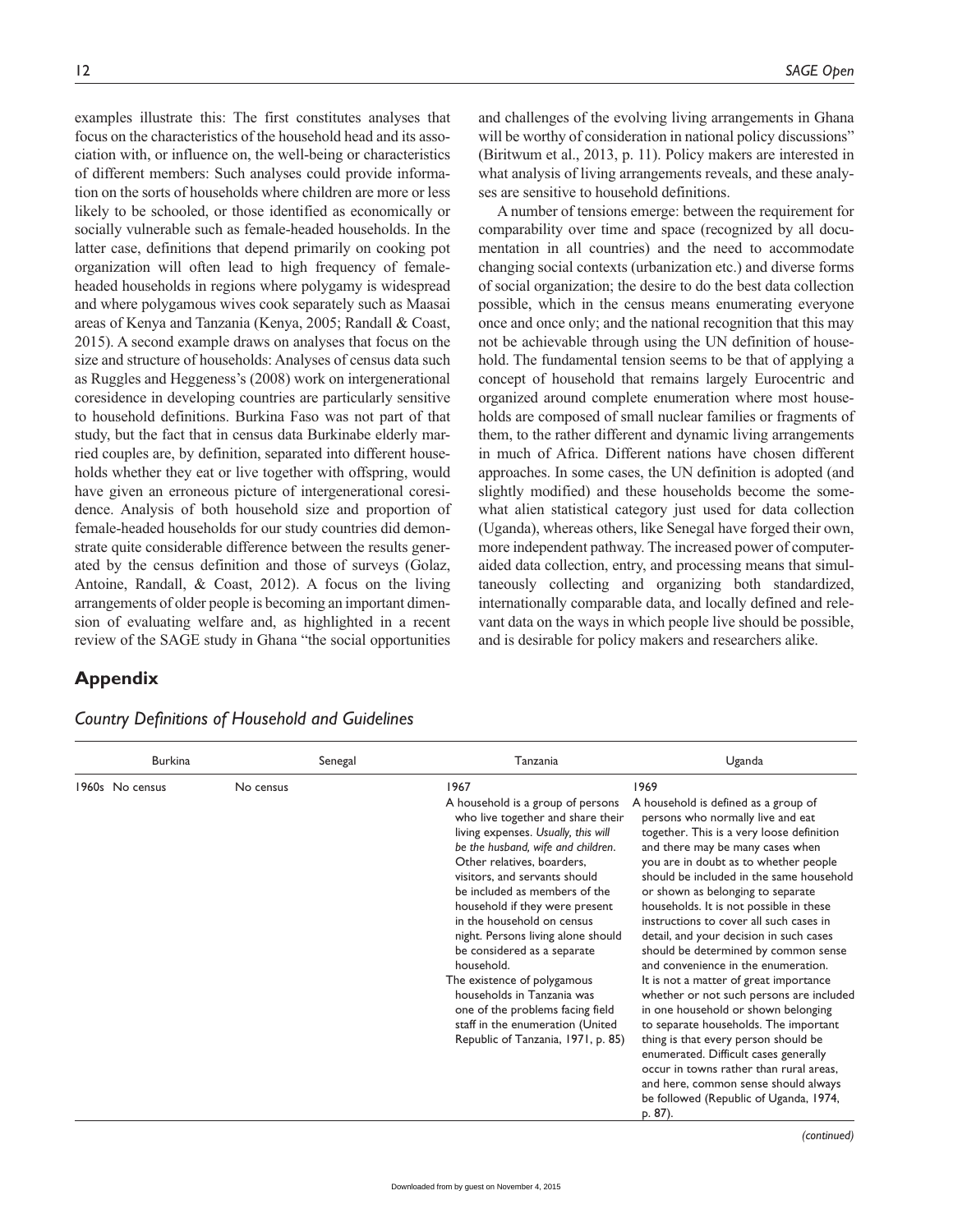# **Appendix (continued)**

|            | <b>Burkina</b>                                                                                                                                                                                                                                                                                                                                                                                                                                                                                                                                                                                        | Senegal                                                                                                                                                                                                                                                                                                                                                                                                                                                                                                                                                                                                                                                                                                                                                                                                                                                                                                                                                                                                                                                                                                                                                                                             | Tanzania                                                                                                                                                                                                                                                                                                                                                                                                                                                                                                                                                                                                                                                                                                                                                                                                                         | Uganda                                                                                                                                  |
|------------|-------------------------------------------------------------------------------------------------------------------------------------------------------------------------------------------------------------------------------------------------------------------------------------------------------------------------------------------------------------------------------------------------------------------------------------------------------------------------------------------------------------------------------------------------------------------------------------------------------|-----------------------------------------------------------------------------------------------------------------------------------------------------------------------------------------------------------------------------------------------------------------------------------------------------------------------------------------------------------------------------------------------------------------------------------------------------------------------------------------------------------------------------------------------------------------------------------------------------------------------------------------------------------------------------------------------------------------------------------------------------------------------------------------------------------------------------------------------------------------------------------------------------------------------------------------------------------------------------------------------------------------------------------------------------------------------------------------------------------------------------------------------------------------------------------------------------|----------------------------------------------------------------------------------------------------------------------------------------------------------------------------------------------------------------------------------------------------------------------------------------------------------------------------------------------------------------------------------------------------------------------------------------------------------------------------------------------------------------------------------------------------------------------------------------------------------------------------------------------------------------------------------------------------------------------------------------------------------------------------------------------------------------------------------|-----------------------------------------------------------------------------------------------------------------------------------------|
| 1970s 1975 |                                                                                                                                                                                                                                                                                                                                                                                                                                                                                                                                                                                                       | 1976                                                                                                                                                                                                                                                                                                                                                                                                                                                                                                                                                                                                                                                                                                                                                                                                                                                                                                                                                                                                                                                                                                                                                                                                | 1978                                                                                                                                                                                                                                                                                                                                                                                                                                                                                                                                                                                                                                                                                                                                                                                                                             | No census                                                                                                                               |
|            | Compounds<br>(concession)<br>and households<br>(ménages) within<br>concession<br>Les ménages complets<br>sont en principe<br>constitués par un<br>homme marié à une<br>ou plusieurs épouses,<br>les enfants célibataires<br>nés de leur union et.<br>s'il y a lieu, d'autres<br>enfants célibataires<br>d'unions précédentes,<br>des ascendants,<br>descendants,<br>collatéraux et autres <sup>a</sup><br>(République de<br>Haute-Volta, 1978,<br>p. 82)<br>Concept of complete<br>household (with<br>married couple)<br>or incomplete<br>household (either<br>man or woman with<br>their dependants) | Notion of household (ménage) is not<br>mentioned. Compound (concession)<br>and nuclei (noyaux) within<br>compounds.<br>[Concession] s'agit d'une case ou d'un<br>groupe de cases ou d'autres types de<br>locaux d'habitation entourés ou non<br>d'une clôture en définissant clairement<br>les limites. Le noyau familial est la plus<br>petite cellule familiale pouvant exister.<br>Il est composé des époux (ou d'un<br>des époux) et de leurs descendants<br>directs non mariés, c'est-à-dire des<br>parents et leurs enfants non mariés.<br>Ces personnes doivent habiter la même<br>concession. par extension, le même<br>noyau familial peut comprendre le<br>mari, plusieurs épouses et les enfants<br>non mariés dès l'instant où ils habitent<br>la même concession.Par extension, le<br>même noyau familial peut comprendre<br>des ascendants directs (mère du chef de<br>noyau familial), des frères et sœurs, des<br>proches parents non mariés (neveux,<br>nièces, oncles etc) à condition<br>que ceux-ci cohabitent avec le chef du<br>noyau familial et n'aient pas d'enfants<br>non mariés dans la concession <sup>b</sup>                                                         | A private household is a group<br>of persons who live together<br>and share their living expenses.<br>Usually this means husband,<br>wife, and children. Other<br>relatives, boarders, visitors,<br>and servants must be included<br>as members of the household<br>if they were present on census<br>night.<br>Family members staying in more<br>than one house, however close<br>they may be, will be included in<br>the same household if they live<br>and eat together (United Republic<br>of Tanzania, 1982, p. 92).<br>De facto: If a member of the<br>household usually lives at home<br>but is away on census night-do<br>not enumerate him-he will be<br>enumerated where he actually<br>is. If however he is away because<br>of nightwork then he must be<br>enumerated (United Republic of<br>Tanzania, 1982, p. 92). |                                                                                                                                         |
| 1980s 1985 | Unité socio-<br>économique de<br>base au sein de<br>laquelle les différents<br>membres apparentés<br>ou non, vivent<br>ensemble dans la<br>même maison ou<br>concession, mettent<br>en commun leurs<br>ressources et<br>satisfont en commun<br>l'essentiel de leurs<br>besoins alimentaires<br>et autres besoins<br>vitaux<br>Quelques exemples de<br>ménages<br>Tout homme marié,<br>constitue avec sa<br>femme et ses enfants<br>non mariés un<br>ménage                                                                                                                                            | 1988<br>Le ménage est un ensemble de<br>personnes, parents ou non, vivant<br>dans la même concession, prenant<br>en commun leur repas quotidiens,<br>sous l'autorité d'une seule et même<br>personne appelée chef de ménage<br>(CM). Ce concept correspond à<br>l'appellation "ndieul" en wolof,<br>"ngank" en serer ou "hirande" en<br>toucouleur. Si une personne loge<br>dans la concession et prend ses repas<br>dans un ménage de cette concession,<br>il faut la recenser dans ce ménage. Si<br>elle loge hors de la concession mais<br>y prend ses repas, il ne faut pas la<br>recenser dans ce ménage. En outre<br>si une personne vit seule et prend<br>ses repas seule, il faut la considérer<br>comme un ménage distinct ne<br>comportant qu'une seule personne<br>(cas d'un ménage isolé).<br>Un ménage n'est plus exclusivement<br>constitué d'au moins deux personnes.<br>Les liens de parenté ne sont plus pris<br>en compte dans la définition<br>La concession est un ensemble de<br>constructions entourées ou non d'un<br>mur ou de tout autre type de clôture<br>(palissade) La notion de résidence<br>se définit comme une vie habituelle<br>dans un lieu pendant une certaine | 1988<br>Private households: persons who<br>shared living costs were considered<br>as members of one household.<br>However, during enumeration,<br>persons who were enumerated<br>were those who slept in the<br>household on census night. Two<br>types of questionnaire were used.<br>A detailed questionnaire was used<br>to enumerate private households<br>in sampled EAs while the general<br>questionnaire was used to cover<br>other private households in<br>nonsample EAs (United Republic of<br>Tanzania, 1988, p. 52).<br>De facto: All persons staying in the<br>household at the time of census<br>must be listed (United Republic<br>of Tanzania, 1988, p. 52).                                                                                                                                                    | 1980 census undertaken but most of<br>questionnaires lost before processing<br>(because of security situation)<br>Definition as in 1969 |

durée. Pour le RGPH 1988, ce lieu est la concession et cette durée est conventionnellement fixée à 6 mois<sup>d</sup>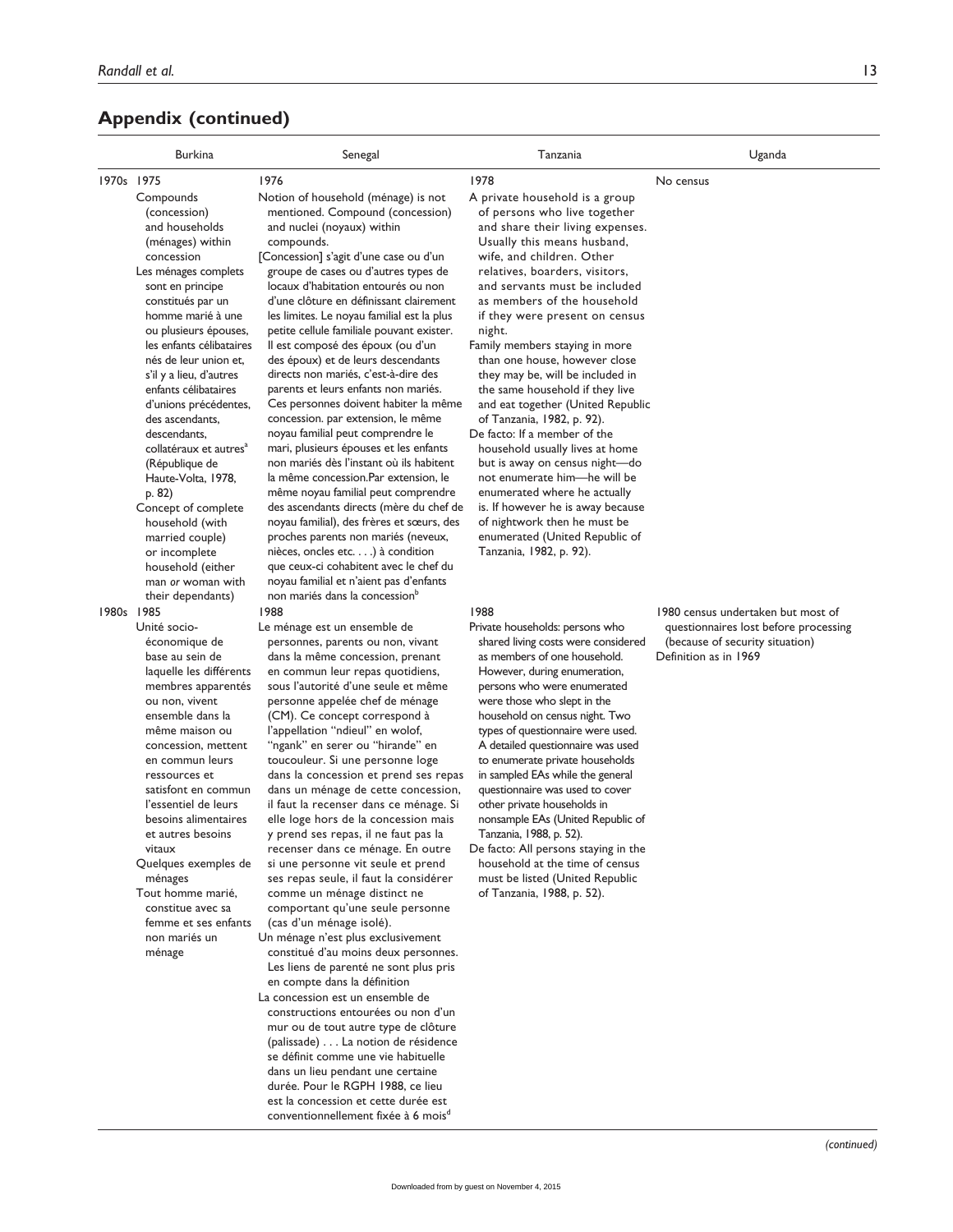# **Appendix (continued)**

(INSD, 1996, p. 10)

|            | <b>Burkina</b>                     | Senegal            | Tanzania           | Uganda                                     |
|------------|------------------------------------|--------------------|--------------------|--------------------------------------------|
|            | Chacun des enfants                 |                    |                    |                                            |
|            | d'un homme,                        |                    |                    |                                            |
|            | constitue avec                     |                    |                    |                                            |
|            | sa femme ou ses                    |                    |                    |                                            |
|            | femmes et leurs                    |                    |                    |                                            |
|            | enfants non mariés                 |                    |                    |                                            |
|            | un ménage, même                    |                    |                    |                                            |
|            | s'ils sont ensemble                |                    |                    |                                            |
|            | dans la même maison                |                    |                    |                                            |
|            | ou concession,                     |                    |                    |                                            |
|            | mettent en commun                  |                    |                    |                                            |
|            | leurs ressources et                |                    |                    |                                            |
|            | satisfont ensemble                 |                    |                    |                                            |
|            | à l'essentiel de leurs             |                    |                    |                                            |
|            | besoins fondamentaux               |                    |                    |                                            |
|            | Toute personne de                  |                    |                    |                                            |
|            | sexe masculin ou                   |                    |                    |                                            |
|            | féminin, qui vit seule             |                    |                    |                                            |
|            | et pourvoit seule à                |                    |                    |                                            |
|            | ses besoins forme un               |                    |                    |                                            |
|            | ménage, etc. <sup>c</sup> (INSD,   |                    |                    |                                            |
|            | 1989, p. 284)                      |                    |                    |                                            |
| 1990s 1996 |                                    | No census in 1990s | No census in 1990s | 1991 de facto                              |
|            | Unité socio-économique             |                    |                    | A household is a group of persons who      |
|            | de base au sein de                 |                    |                    | normally live and eat together. Although a |
|            | laquelle les différents            |                    |                    | household is close to a family, the two    |
|            | membres sont                       |                    |                    | are not identical and there is no clear    |
|            | apparentés ou non.                 |                    |                    | relationship between the two A             |
|            | Ils vivent ensemble                |                    |                    | household can only have one household      |
|            | dans la même maison                |                    |                    | head and vice versa (Republic of Uganda,   |
|            | ou concession,                     |                    |                    | 1995, p. 5, emphasis in original).         |
|            | mettent en commun                  |                    |                    |                                            |
|            | leurs ressources et                |                    |                    |                                            |
|            | satisfont en commun                |                    |                    |                                            |
|            | à l'essentiel de leurs             |                    |                    |                                            |
|            | besoins vitaux. Ils                |                    |                    |                                            |
|            | reconnaissent en                   |                    |                    |                                            |
|            | général l'autorité                 |                    |                    |                                            |
|            | d'un des membres                   |                    |                    |                                            |
|            | du ménage en tant                  |                    |                    |                                            |
|            | que chef de ménage,                |                    |                    |                                            |
|            | indépendamment du                  |                    |                    |                                            |
|            | sexe de celui-ci.                  |                    |                    |                                            |
|            | NB: Dans les                       |                    |                    |                                            |
|            | concessions ou dans                |                    |                    |                                            |
|            | les maisons habitées               |                    |                    |                                            |
|            | par des parents et                 |                    |                    |                                            |
|            | leurs enfants mariés,              |                    |                    |                                            |
|            | vous devez traiter les             |                    |                    |                                            |
|            | parents comme étant                |                    |                    |                                            |
|            | un ménage différent de             |                    |                    |                                            |
|            | ceux formés par leurs              |                    |                    |                                            |
|            | enfants mariés :                   |                    |                    |                                            |
|            | Chacun des enfants                 |                    |                    |                                            |
|            | mariés constitue avec              |                    |                    |                                            |
|            | sa (ou ses) femme(s)               |                    |                    |                                            |
|            | et ses enfants non                 |                    |                    |                                            |
|            | mariés un ménage.                  |                    |                    |                                            |
|            | Par contre, si l'un ou             |                    |                    |                                            |
|            | l'autre des parents                |                    |                    |                                            |
|            | dépendent de leur                  |                    |                    |                                            |
|            | enfant marié, ils                  |                    |                    |                                            |
|            | appartiennent au                   |                    |                    |                                            |
|            | ménage de ce dernier. <sup>e</sup> |                    |                    |                                            |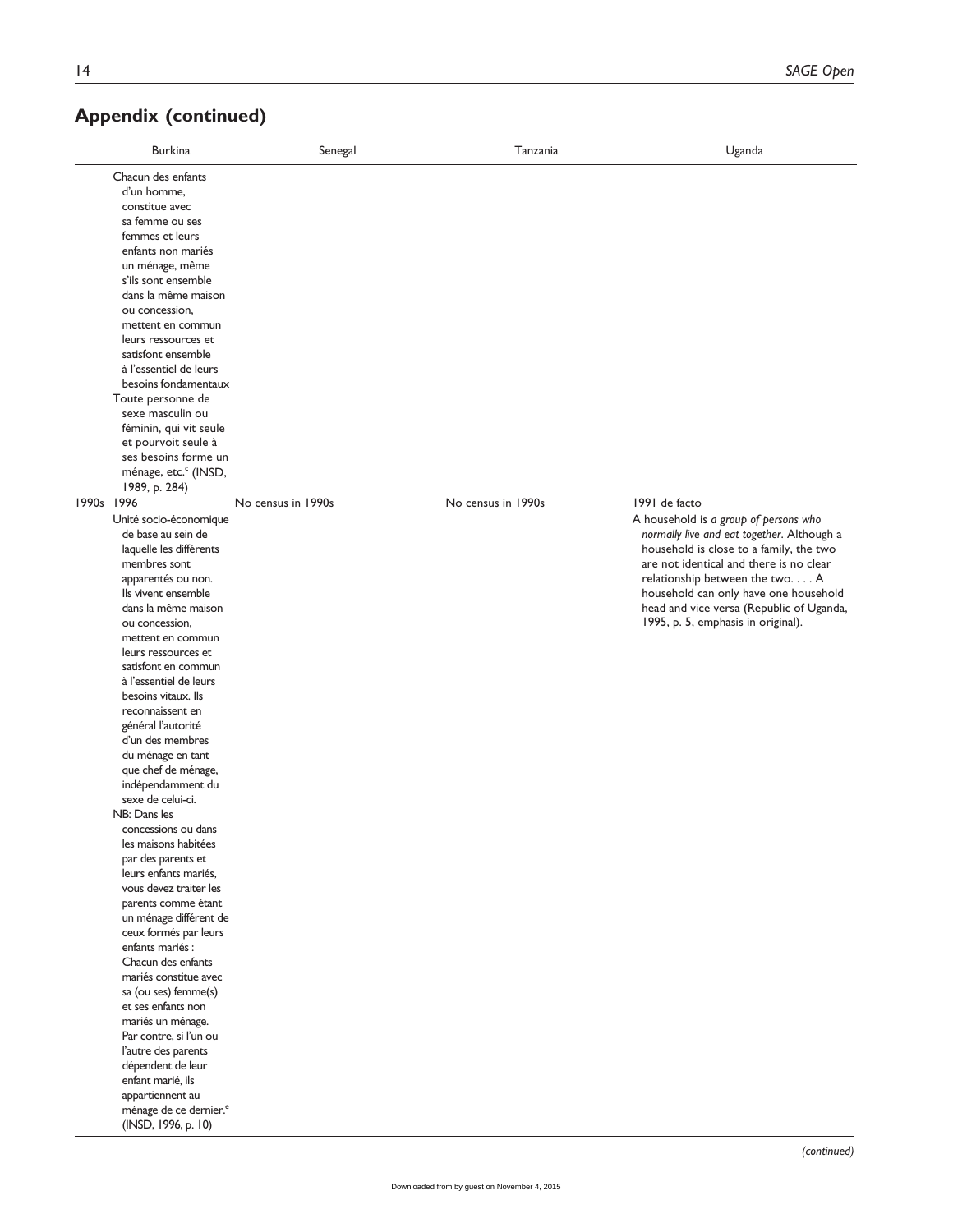# **Appendix (continued)**

|            | <b>Burkina</b>                                                                                                                                                                                                                                                                                                                                                                                                                                                                                                                                                                                                                                                                                | Senegal                                                                                                                                                                                                                                                                                                                                                                                                                                                                                                                                                                                                                                                                                   | Tanzania                                                                                                                                                                                                                                                                                                                                                                                                                                                                                                                                                                                                                                                                                                        | Uganda                                                                                                                                                                                                                                                                                                                                                                                                                                                                                                                                                                                                                                                                                                                                                                                                                                                                                                                                                                                                                                                                                                           |
|------------|-----------------------------------------------------------------------------------------------------------------------------------------------------------------------------------------------------------------------------------------------------------------------------------------------------------------------------------------------------------------------------------------------------------------------------------------------------------------------------------------------------------------------------------------------------------------------------------------------------------------------------------------------------------------------------------------------|-------------------------------------------------------------------------------------------------------------------------------------------------------------------------------------------------------------------------------------------------------------------------------------------------------------------------------------------------------------------------------------------------------------------------------------------------------------------------------------------------------------------------------------------------------------------------------------------------------------------------------------------------------------------------------------------|-----------------------------------------------------------------------------------------------------------------------------------------------------------------------------------------------------------------------------------------------------------------------------------------------------------------------------------------------------------------------------------------------------------------------------------------------------------------------------------------------------------------------------------------------------------------------------------------------------------------------------------------------------------------------------------------------------------------|------------------------------------------------------------------------------------------------------------------------------------------------------------------------------------------------------------------------------------------------------------------------------------------------------------------------------------------------------------------------------------------------------------------------------------------------------------------------------------------------------------------------------------------------------------------------------------------------------------------------------------------------------------------------------------------------------------------------------------------------------------------------------------------------------------------------------------------------------------------------------------------------------------------------------------------------------------------------------------------------------------------------------------------------------------------------------------------------------------------|
| 2000s 2006 | L'unité socio-<br>économique<br>de base au sein<br>de laquelle les<br>différents membres<br>sont apparentés<br>ou non. Ils vivent<br>ensemble dans la<br>même concession.<br>mettent en commun<br>leurs ressources et<br>satisfont en commun<br>à l'essentiel de leurs<br>besoins alimentaires<br>et autres besoins<br>vitaux. Ils<br>reconnaissent<br>en général, un<br>des leurs comme<br>chef de ménage,<br>indépendamment du<br>sexe de celui-ci.<br>En général un ménage<br>comprend un<br>homme, son épouse<br>ou ses épouses, ses<br>enfants non mariés,<br>d'autres parents et<br>domestiques non<br>mariés qui vivent<br>ensemble.<br>NB: As for 1996<br>(INSD, 2006, pp.<br>$11-12$ | 2002<br>un groupe de personnes, apparentées<br>ou non, qui vivent ensemble sous le<br>même toit et mettent en commun<br>tout ou partie de leurs ressources<br>pour subvenir à leurs besoins<br>essentiels, notamment le logement et<br>la nourriture. Ces personnes appelées<br>membres du ménage, prennent<br>généralement leurs repas en commun<br>et reconnaissent l'autorité<br>d'une seule et même personne, le chef<br>de ménage (CM)<br>Dans nos langues nationales, les notions<br>de "Njël" en wolof, "Ngank" en<br>sereer, "Hirande" en Pulaar et "Siitik"<br>en joola, rendent fidèlement le sens du<br>concept de ménage. <sup>†</sup> (République du<br>Sénégal, 2002, p. 9) | 2002<br>For the purpose of the 2002<br>population and housing census a<br>"private household" was a group<br>of persons who lived together<br>and shared living expenses.<br>Usually these were a husband,<br>wife and children. Other relatives.<br>boarders, visitors and servants<br>household if they were present<br>in the household on census night<br>(United Republic of Tanzania,<br>$2003$ , p. 51)<br>de facto "for comparability"<br>(United Republic of Tanzania,<br>2003, p. 50)<br>questionnaire:<br>"please give the names of persons<br>who spent the census night in<br>your household starting with the<br>name of the head of household"<br>(United Republic of Tanzania,<br>2003, p. 77). | 2002<br>A household is a group of persons who<br>normally live and eat together.<br>Very often the household will be a family<br>living in the same house or compound and<br>eating together. A household will normally<br>consist of a man, his wife and children<br>and sometimes relatives and maids. The<br>following constitutes a household:<br>were included as members of the (i) A household may consist of one person<br>who lives and eats on his or her own.<br>(ii) A household may consist of several<br>persons who are not related to each<br>other. What matters is that they live<br>together in the same house or compound<br>and eat together.<br>(iii) If a man has two or more wives and<br>they and their children live and eat<br>together, they form one household. If<br>the wives and their children live and eat<br>separately, they will form more than one<br>household.<br>(iv) If two or more groups of persons, each<br>of which has its own separate eating and<br>housekeeping arrangements, live in the<br>same dwelling, treat them as separate<br>households (UBOS, 2001). |

*Note*. EA = enumeration area; INSD = Institut National de la Statistique et de la Démographie; UBOS = Uganda Bureau of Statistics.

a All footnotes are author translations: In theory, normal households are made up of a man married to one or more wives, the unmarried children from that union and, if applicable, other unmarried children of earlier unions, ascendants, descendants, extended kin, and others.

<sub>b</sub><br>A compound consists of a hut or a group of huts or other sorts of dwelling delimited (or not) by a wall. The family nucleus is the smallest possible family unit. It is made up of wives (or a wife) and their direct, unmarried descendants, that is to say parents and unmarried children. These people must live together in the same compound. By extension, the same family nucleus can include the husband, several spouses, and their children provided they live in the same compound. Furthermore the same nucleus can include direct ascendants (mother of the head of the family nucleus), brothers and sisters, and close unmarried kin (nephews, nieces, etc.) provided they live with the head of the family nucleus and themselves have no unmarried children in the compound.

c The basic socioeconomic unit in which different members, related or not, live together in the same house or compound, pool their resources, and jointly meet their needs for food and other items of daily living. Some examples of households:

- Every married man, with his wife and unmarried children constitutes a separate household.
- Each child of a man, with his wife(ves) and children make up a separate household even if they cohabit in the same house or compound and jointly meet their needs for food and other items of daily living.
- • Any person, male or female, who lives alone and provides for himself or herself forms a separate household, and so on.

<sup>d</sup>The household is the group of people, related or not, who live in the same compound, eat their daily meal together, and recognize the authority of a single person called the household head. This concept is equivalent to "ndieul" in Wolof, "ngank" in Serer, and "hirande" in Toucouleur. If someone lives in the compound and eats with a household in that compound, you should record him or her in that household. If he or she lives outside the compound but eats with a household, he or she should not be counted in that household. Furthermore, if a person lives alone and eats alone, he or she should be recorded as a distinct single person household. The compound is a group of buildings enclosed (or not) by a wall or fence . . . by residence we mean "usually living in a place for a certain length of time." For the 1988 census, this place is the compound and the duration of residence is 6 months.

e The basic socioeconomic unit in which members can be related or not. They live together in the same house or compound and jointly meet their needs for food and the majority of other items of daily living. They usually recognize the authority of one of the household members who is the household head, whatever their sex. NB: In compounds or houses occupied by parents and their married children, you must count the parents as a separate household from the household of their married children: Each married child, his wife(ves), and unmarried children make up a different household. However, if just one parent depends on their married child, they belong to his household.

.<br>'A group of people, related or not, who live together under the same roof and jointly or partly pool resources to meet their basic needs, notably housing and food. These household members usually eat together and all recognize the authority of a single household head. In our national languages, the terms *njël* in Wolof, *ngank* in Serer, *hirande* in Pulaar, and *siitik* in Joola are accurate translations of the concept of household.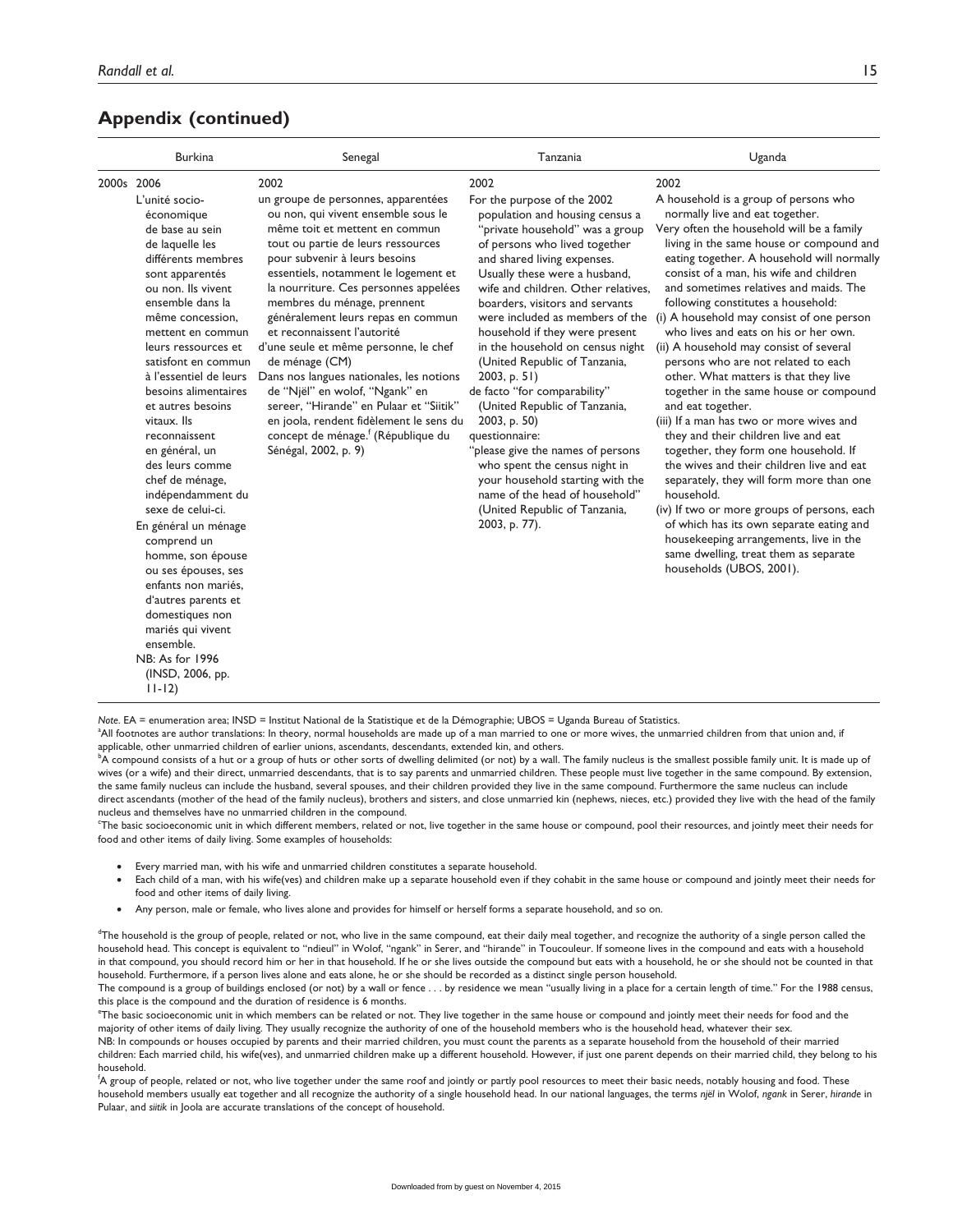### **Acknowledgment**

Thanks to Beth Bishop who identified and pulled together much of the documentation and Ellie Hukin who organized the references.

#### **Declaration of Conflicting Interests**

The author(s) declared no potential conflicts of interest with respect to the research, authorship, and/or publication of this article.

#### **Funding**

The author(s) disclosed receipt of the following financial support for the research and/or authorship of this article: The ESRC (UK) funded the Tanzanian research (RES-175-25-0012) under the Survey Design and Measurement Initiative. ESRC (UK) and ANR (France) funded research in Burkina Faso, Senegal, and Uganda under the collaborative research program (RES 062-33-0007, Project ANR-09-FRBR-016).

#### **Notes**

- 1. A de facto census records individuals where they were found on census night. A de jure census records individuals where they normally live, even if they are absent on census night. Some censuses combine both approaches.
- 2. Absent usual members were listed separately.

#### **References**

- Barrett, D., & Tsui, A. O. (1999). Policy as symbolic statement: International response to National Population Policies. *Social Forces*, *78*, 213-233.
- Biritwum, R. B., Mensah, G., Minicuci, N., Yawson, A. E., Naidoo, N., Chatterji, S., & Kowal, P. (2013). Household characteristics for older adults and study background from SAGE Ghana Wave 1. *Global Health Action*, *6*, 20096.
- Cherlin, A. (2012). Goode's world revolution and family patterns: A reconsideration at 50 years. *Population and Development Review*, *38*, 577-607.
- Ching'anda, E. F., & Ntozi, J. P. M. (1998). Training employees for African statistical offices. *International Statistical Review*, *66*, 235-244.
- Duncan, M. E. (2013, April). *National income accounting revision in Liberia? The weakness of the statistical infrastructure exposed*. Paper presented at the African Economic Development: Measuring Success and Failure, Vancouver, British Columbia, Canada.
- Golaz, V., Antoine, P., Randall, S., & Coast, E. (2012, May). *Definition du menage et situation des personnes agees: comparaisons entre 4 pays Africains*. [Household definition and the situation of older people: comparisons of 4 African countries] Paper presented at the Canadian Association of African Studies Annual Conference, Quebec, Canada. Retrieved from<http://eprints.lse.ac.uk/45576/>
- Government of Malawi. (1987). *Malawi population and housing census 1987 methodological report*. Zomba, Malawi: National Statistical Office.
- Government of Malawi. (1998). *1998 Malawi population and housing census: Report of preliminary results*. Zomba, Malawi: National Statistical Office.
- Guyer, J. I. (1981). Household and community in African Studies. *African Studies Review*, *24*, 87-137.
- Guyer, J. I., & Peters, P. E. (1987). Introduction. *Development and Change*, *18*, 197-214. doi:10.1111/j.1467-7660.1987. tb00269.x
- Institut National de la Statistique et de la Démographie. (1989). *Deuxième recensement général de la population, décembre 1985, Burkina Faso: Analyses des résultats définitifs*. [Second population census, December 1985, Burkina Faso. Analyses of final results] Ouagadougou, Burkina Faso: Ministère du Plan et de la Coopération, Institut National de la Statistique et de la Démographie.
- Institut National de la Statistique et de la Démographie. (1996). *Recensement général de la population et de l'Habitation (décembre 1996): Manuel de l'agent recenseur*. [Population and housing census (december 1996): enumerator's manual] Ouagadougou, Burkina Faso: Institut National de la Statistique et de la Démographie (INSD),Direction de la démographie.
- Institut National de la Statistique et de la Démographie. (2000). *Analyse des résultats du recensement général de la population et de l'habitation de 1996*. [Analysis of the results of the Population and Housing Census 1996] Ouagadougou, Burkina Faso: Ministère du Plan et de la Coopération, Institut National de la Statistique et de la Démographie.
- Institut National de la Statistique et de la Démographie. (2006). *Quatrième Recensement général de la population et de l'Habitation 2006 (RGPH-2006): Manuel de l'agent recenseur*. [Fourth Population and Housing Census, 2006. Enumerator's manual] Ouagadougou, Burkina Faso: Institut National de la Statistique et de la Démographie (INSD), Direction de la démographie.
- Jerven, M. (2013). *Poor numbers: How we are misled by African development statistics and what to do about it*. Ithaca, NY: Cornell University Press.
- Kenya. (2003). *Strategic plan for National Statistical System (2003/4\_2007/8)*. Nairobi: Republic of Kenya.
- Kenya. (2005). *Geographic dimensions of well-being in Kenya: Who and where are the poor? A constituency level profile (Vol. II)*. Nairobi: Republic of Kenya, Central Bureau of Statistics.
- National Bureau of Statistics. (2005). *Concepts and definitions for official statistics in Tanzania*. Dar es Salaam, Tanzania: Author.
- Pilon, M., & Vignikin, K. (2006). *Ménages et Familles en Afrique subsaharienne*. [Households and Families in sub-Saharan Africa] Paris, France: Editions des archives contemporaines.
- Randall, S., & Coast, E. (2015). Poverty in African households: The limits of survey and census representations. *The Journal of Development Studies*, *51*(2),162-177.
- Randall, S., Coast, E., Compaore, N., & Antoine, P. (2013). The power of the interviewer: A qualitative perspective on African survey data. *Demographic Research*, *28*, 763-792.
- Randall, S., Coast, E., & Leone, T. (2011). Cultural constructions of the concept of household in sample surveys. *Population Studies*, *65*, 217-229.
- Republic of Botswana. (1972). *Report on the population census 1971*. Gabarone, Botswana: Central Statistics Office.
- Republic of Botswana. (1983). *1981 population and housing census* (Census Administrative/Technical Report and National Statistical Tables). Gabarone, Botswana: Central Statistics Office.
- Republic of Ghana. (1962). *1960 population census of Ghana. The Gazetteer alphabetical list of localities*. Accra, Ghana: Census Office.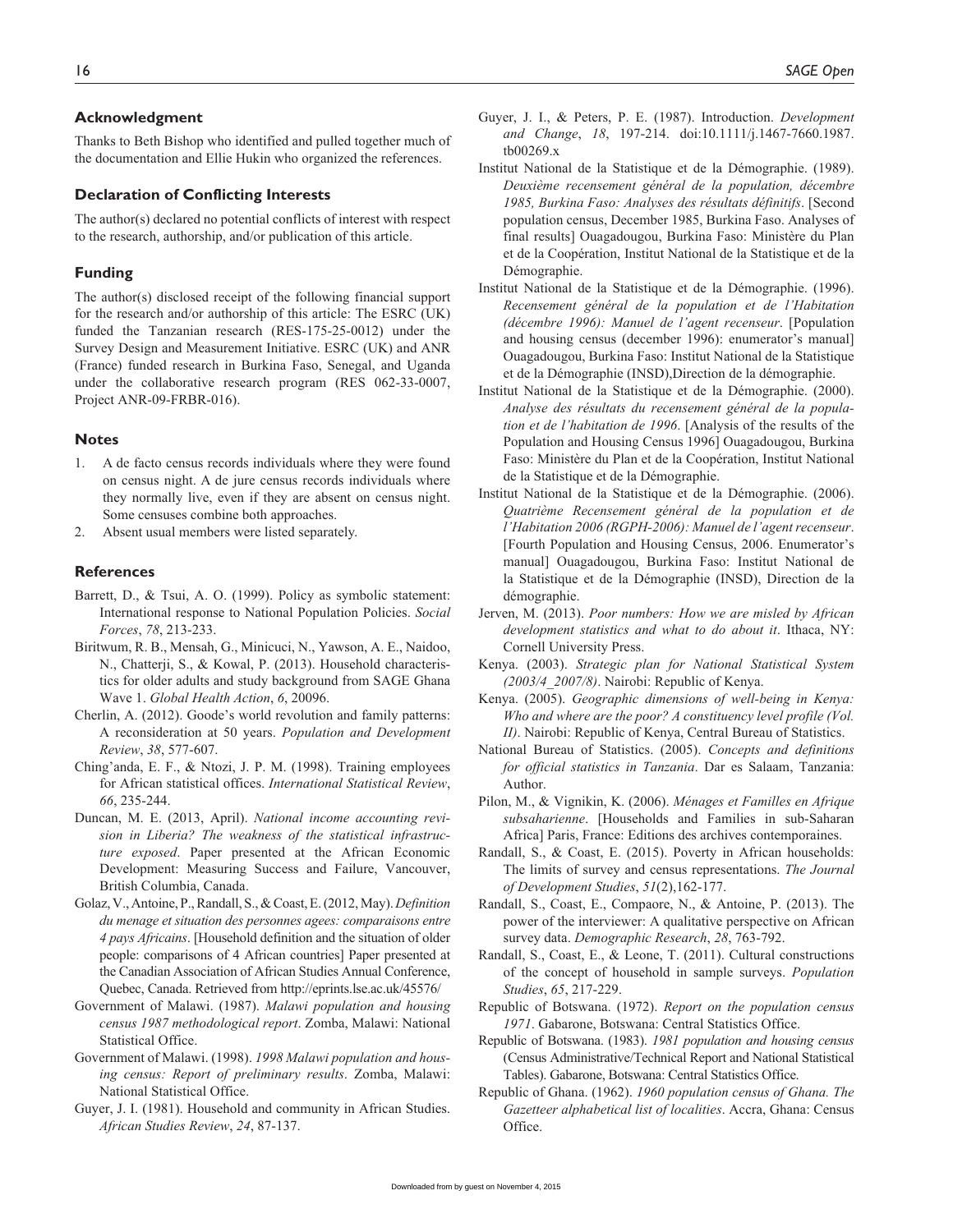- Republic of Ghana. (1964a). *1960 population census of Ghana*. Accra, Ghana: Census Office.
- Republic of Ghana. (1964b). *1960 population census of Ghana*. Volume V: General report. Accra, Ghana: Census Office.
- Republic of Ghana. (1975). *1970 population census of Ghana. Volume III—Demographic characteristics of local authorities, regions, and total country*. Accra, Ghana: Census Office.
- Republic of Ghana. (1984). *1984 population census of Ghana: Preliminary report*. Accra, Ghana: Central Bureau of Statistics.
- Republic of Kenya. (1981). *Kenya population census, 1979: Volume I*. Nairobi, Kenya: Central Bureau of Statistics.
- Republic of Kenya. (1989). *Kenya population census, 1989: Volume 1*. Nairobi, Kenya: Central Bureau of Statistics.
- Republic of Uganda. (1974). *Report on the 1969 population census: The administrative report*. Entebbe, Uganda: President's Office.
- Republic of Uganda. (1995). *The 1991 population and housing census: Analytical report. Households and housing characteristics*. Entebbe, Uganda: Ministry of Finance and Economic Planning.
- République de Haute-Volta. (1978). *Recensement Général de la Population, décembre 1975. Resultats Définitifs*. [Population Census, December 1975. Final Results.] Ouagadougou, Burkina Faso: Institut National de la Statistique et de la Démographie.
- République du Sénégal. (2002). *Manuel de l'agent recenseur. Troisième recensement général de la population et de l'habitat*. [Enumerator's Manual. Third Population and Housing Census] Dakar, Senegal: Ministère de l'Economie et des Finances, Direction de la prévision et de la statistique.
- République du Sénégal. (2013). *Manuel de l'agent recenseur*. [Enumerator's Manual] Dakar, Senegal: Ministère de l'Economie et des Finances.
- Ruggles, S., & Heggeness, M. (2008). Intergenerational coresidence in developing countries. *Population and Development Review*, *34*, 253-281.
- Sanga, D. (2013, April). *The challenges of the narrative of African countries' development: Data demand and supply mismatches*. Paper presented at the African Economic Development: Measuring Success and Failure, Vancouver, British Columbia, Canada.
- Uganda Bureau of Statistics. (2001). *Compendium of statistical concepts and definitions used in the Uganda Statistical System and Services. Concepts and definitions*. Kampala: Uganda Bureau of Statistics. Retrieved from [http://www.ubos.org/](http://www.ubos.org/Compendium2012/Household.html) [Compendium2012/Household.html](http://www.ubos.org/Compendium2012/Household.html)
- Uganda Bureau of Statistics. (2012). *Compendium of statistical concepts and definitions: 4th edition*. Kampala: Uganda Bureau of Statistics Retrieved from [http://www.ubos.org/onlinefiles/](http://www.ubos.org/onlinefiles/uploads/ubos/pdf%20documents/Compendium_Vol4.pdf) [uploads/ubos/pdf%20documents/Compendium\\_Vol4.pdf](http://www.ubos.org/onlinefiles/uploads/ubos/pdf%20documents/Compendium_Vol4.pdf)
- United Nations. (1954a). *Handbook of population census methods*. New York, NY: Statistical Office of the United Nations, Department of Economic Affairs.
- United Nations. (1954b). *International definition and measurement of standards and levels of living*. New York, NY: Author.
- United Nations. (1959). *Handbook of population census methods: Volume III—Demographic and social characteristics of the population*. New York, NY: Statistical Office of the United Nations.
- United Nations. (1964). *Handbook of household surveys: A practical guide for inquiries on levels of living (Provisional edition)*. New York, NY: Statistical Office of the United Nations, Department of Statistics and Economic Affairs.
- UN Department of Economic and Social Affairs. (1980). *Principles and recommendations for population and housing censuses*. New York, NY: United Nations, Department of Economic and Social Affairs, Statistics Division.
- UN Department of Economic and Social Affairs. (1997). *Principles and recommendations for Population and Housing Censuses Revision 1*. New York, NY: United Nations, Department of Economic and Social Affairs, Statistics Division.
- UN Department of Economic and Social Affairs. (2005). *Household sample surveys in developing and transition countries*. New York, NY: United Nations, Department of Economic and Social Affairs, Statistics Division.
- UN Department of Economic and Social Affairs. (2008a). *Designing household survey samples: Practical guidelines*. New York, NY: United Nations, Department of Economic and Social Affairs, Statistics Division.
- UN Department of Economic and Social Affairs. (2008b). *Principles and recommendations for Population and Housing Censuses Revision 2*. New York, NY: United Nations, Department of Economic and Social Affairs, Statistics Division.
- United Nations General Assembly. (2014). *The road to dignity by 2030: Ending poverty, transforming all lives and protecting the planet*. Synthesis report of the secretary-general on the post-2015 sustainable development agenda. Retrieved from [http://](http://www.un.org/disabilities/documents/reports/SG_Synthesis_Report_Road_to_Dignity_by_2030.pdf) [www.un.org/disabilities/documents/reports/SG\\_Synthesis\\_](http://www.un.org/disabilities/documents/reports/SG_Synthesis_Report_Road_to_Dignity_by_2030.pdf) [Report\\_Road\\_to\\_Dignity\\_by\\_2030.pdf](http://www.un.org/disabilities/documents/reports/SG_Synthesis_Report_Road_to_Dignity_by_2030.pdf)
- United Republic of Tanzania. (1969). *1967 population census volume I: Statistics for enumeration areas*. Dar es Salaam, Tanzania: Central Statistical Bureau.
- United Republic of Tanzania. (1971). *1967 population census Vol. 5 Census methodology Tanzania*. Dar es Salaam, Tanzania: Bureau of Statistics, Ministry of Economic Affairs and Development Planning.
- United Republic of Tanzania. (1982). *1978 population census Volume IV: A summary of selected statistics*. Dar es Salaam, Tanzania: Bureau of Statistics.
- United Republic of Tanzania. (1988). *1988 population census: Methodology*. Dar es Salaam, Tanzania: Bureau of Statistics.
- United Republic of Tanzania. (2003). *2002 population and housing census: Volume I—Methodology report*. Dar es Salaam, Tanzania: Central Census Office, National Bureau of Statistics.
- UN Statistics Division. (1975). *Towards a system of social and demographic statistics*. New York, NY: Author.
- UN Statistics Division. (1984). *Handbook of household surveys* (Rev. ed.). New York, NY: Author.
- UN Statistics Division. (2013). *Overview of national experiences for population and housing censuses of the 2010 round*. New York, NY: Author.

### **Author Biographies**

**Sara Randall** is professor in the Department of Anthropology at University College London. Her research focuses on anthropological demography, especially of mobile and nomadic populations, in sub-Saharan Africa. She works mainly in Francophone West Africa.